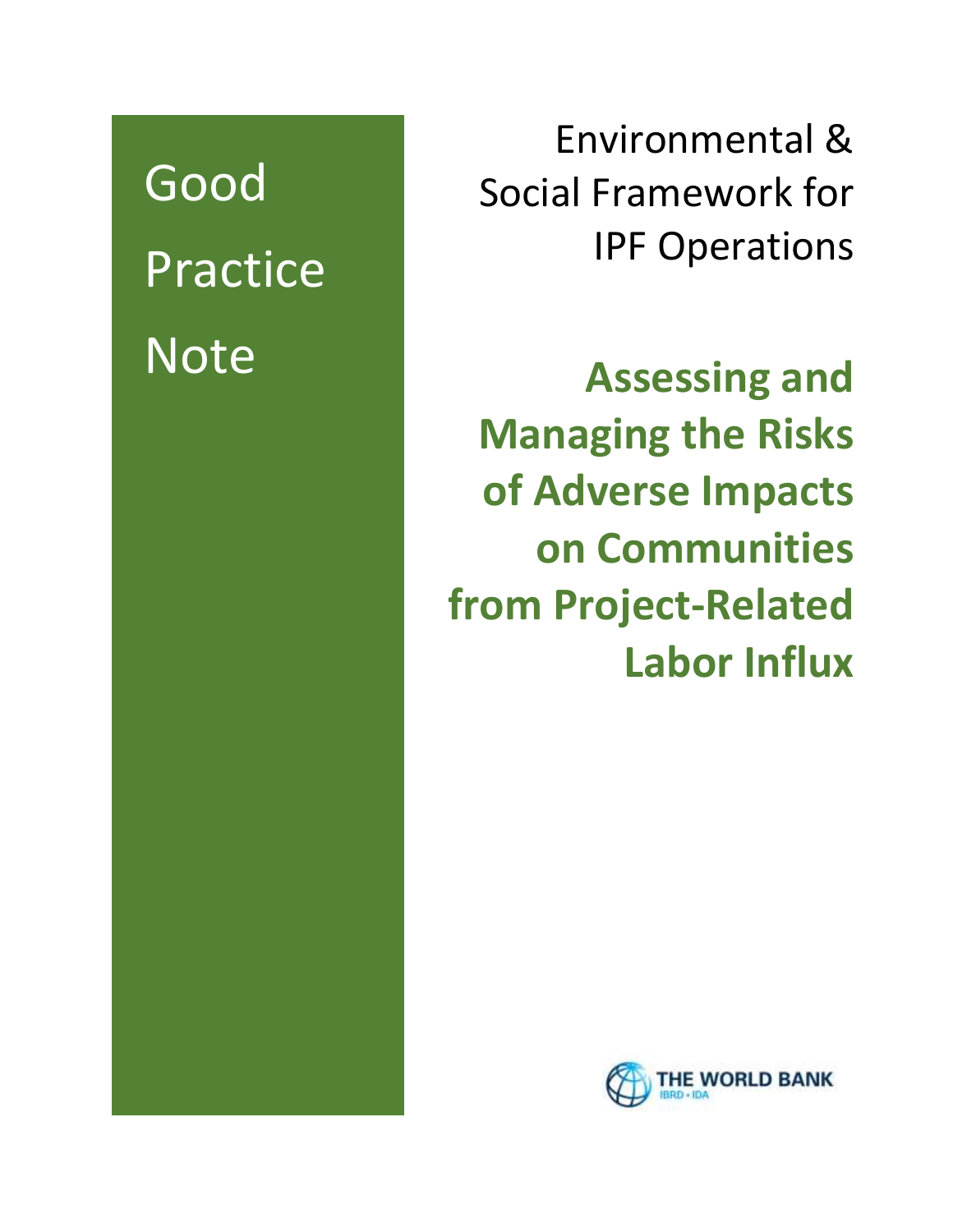Second Edition Published June 2021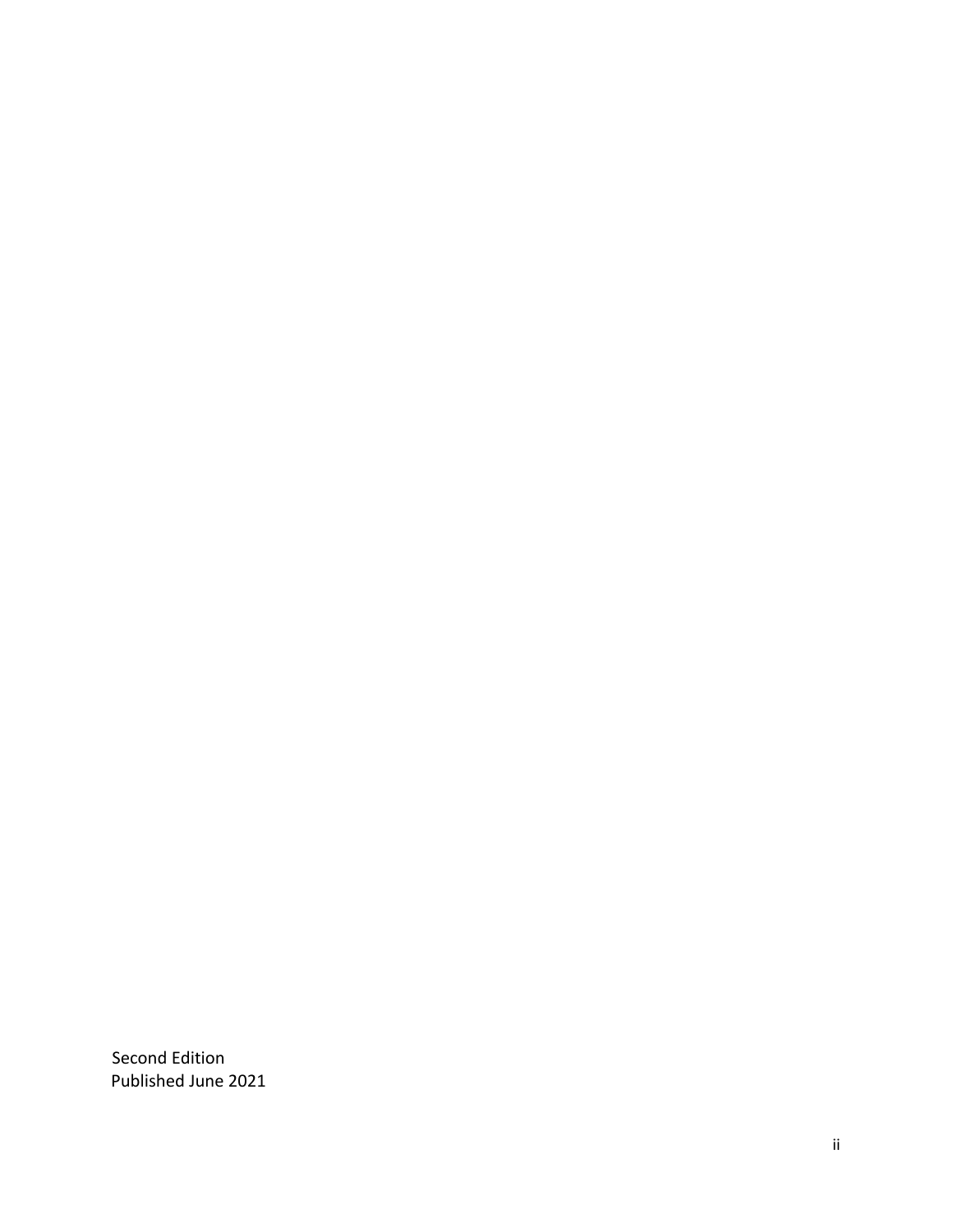# Abbreviations

| C-ESMP      | Contractor's Environmental and Social Management Plan           |
|-------------|-----------------------------------------------------------------|
| CoC         | Code of Conduct                                                 |
| <b>ESA</b>  | <b>Environmental and Social Assessment</b>                      |
| <b>ESCP</b> | <b>Environmental and Social Commitment Plan</b>                 |
| <b>ESF</b>  | <b>Environmental and Social Framework</b>                       |
| <b>ESP</b>  | <b>Environmental and Social Policy</b>                          |
| <b>ESIA</b> | <b>Environmental and Social Impact Assessment</b>               |
| <b>ESMF</b> | <b>Environmental and Social Management Framework</b>            |
| <b>ESMP</b> | Environmental and Social Management Plan                        |
| ESS         | <b>Environmental and Social Standard</b>                        |
| GBV         | Gender-based violence                                           |
| GM          | <b>Grievance Mechanism</b>                                      |
| HIV/AIDS    | Human Immunodeficiency Virus/Acquired Immunodeficiency Syndrome |
| <b>IPF</b>  | <b>Investment Project Financing</b>                             |
| <b>PIC</b>  | <b>Project Information Center</b>                               |
| SEA/SH      | Sexual Exploitation and Abuse/Sexual Harassment                 |
| <b>SEP</b>  | Stakeholder Engagement Plan                                     |
| STD         | <b>Sexually Transmitted Disease</b>                             |

This Good Practice Note was originally prepared in December 2016 by Qays Hamad (OPSPF), Knut Opsal (GSU07), Robert Montgomery (GEN04), Una Meades (LEGEN), Peter Leonard (OPSPF), and Christopher Bennett (GTI02), with input from Afshan Khawaja (OPSPF), Maninder Gill (GSUSD), and Marcela Silva (GTISO), and support from Zeynep Darendeliler (OPSPF) and David Maier (OPSPF). It was updated to reflect the launch of the ESF.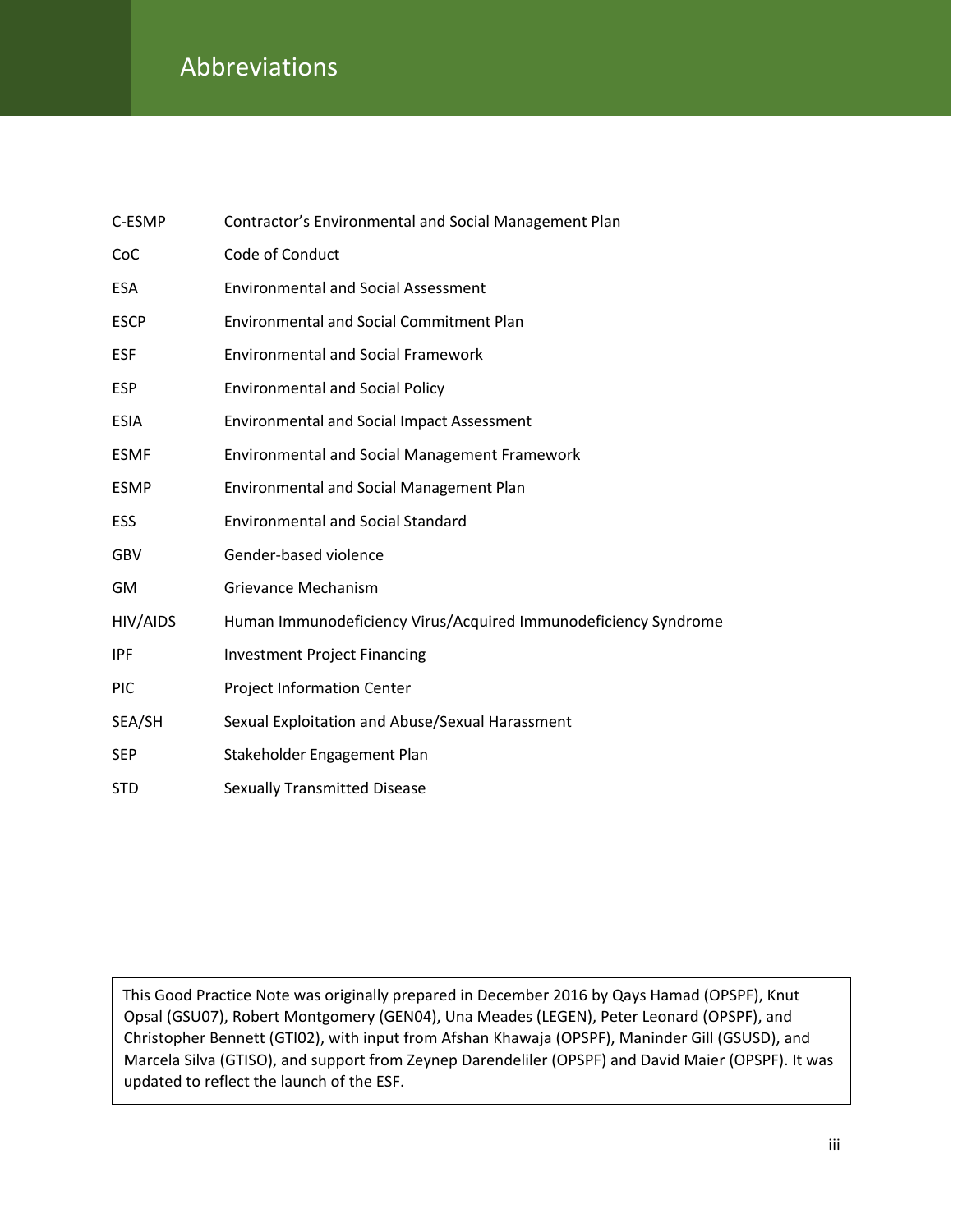# Contents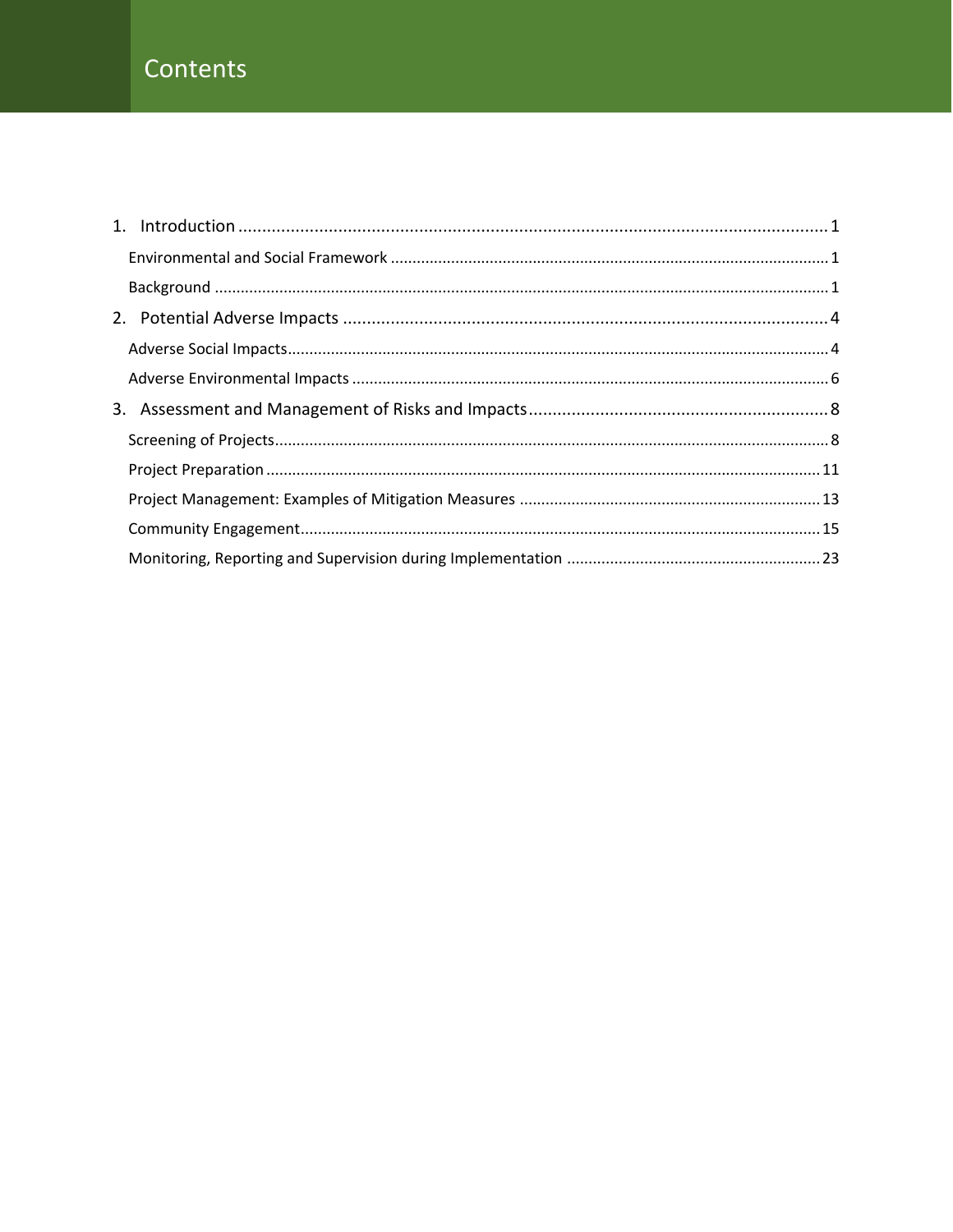## <span id="page-4-0"></span>**Environmental and Social Framework**

1. **The World Bank's Environmental and Social Framework (ESF) requires that Borrowers assess and manage environmental and social risks and impacts arising from projects that the World Bank supports through Investment Project Financing (IPF).** This Good Practice Note provides guidance on identifying, assessing and managing the risks of adverse social and environmental impacts that are associated with the influx of labor to Bank-supported IPF. The Note contains guiding principles and recommendations forthe design, preparation and implementation of projects with civil works that require labor from outside the project area. This Note does not introduce new requirements, but rather provides good practice on how to approach such issues as part of the environmental and social assessment process and throughout the project life cycle.

## <span id="page-4-1"></span>**Background**

2. *Bank-financed investment projects often involve construction of civil works for which the required labor force and associated goods and services cannot be supplied in full from local sources for various reasons, among them worker unavailability and lack of technical skills and capacity.* In such cases, the labor force (total or partial) needs to be brought in from outside the project area. In many cases, this influx is accompanied by additional people ("followers") who follow the incoming workforce with the aim of selling them goods and services, or in pursuit of job or business opportunities. The rapid migration to, and settlement of workers and followers in the project area is called *labor influx*, and under certain conditions, it can affect project areas adversely in terms of public infrastructure, utilities, housing, sustainable resource management and social dynamics. This Note only covers labor influx relating to Bankfinanced investment projects and does not cover general issues related to labor force movement.

3. *The influx of workers and followers can lead to adverse social and environmental impacts on local communities, especially if the communities are rural, remote or small, or existing resources are limited*. Such adverse impacts may include increased demand and competition for water, electricity, housing, and other local services, such as social and health services, as well as an increased load on ecosystems and natural resources. A significant growth in population can also increase the rate of inflation, which can crowd out local consumers, and have other adverse impacts, such as increased volume of traffic and higher risk of accidents. Social conflicts within and between communities, which may be affected by cultural differences between the labor influx and the local communities may arise or escalate, and there may be a potential for increased spread of communicable diseases, and increased drug and alcohol use, violence, rates of illicit behavior and crime. Such adverse impacts are usually amplified by low capacity at the local level to manage and absorb the incoming labor force, unless they are mitigated by appropriate measures such as social investment, an agreed Code of Conduct (CoC) for workers, and an adequate monitoring program, especially when civil works are carried out in, or near, vulnerable communities and in other high-risk situations. While many of these potential impacts may be identified at the initial stages of a project's Environmental and Social Assessment (ESA)<sup>1</sup>, they may only become fully known once a contractor is appointed and decides on the sourcing of the required labor force. This can be covered in the Environmental and Social Management Plan (ESMP) and Stakeholder Engagement Plan (SEP), and reinforced in the Environmental and Social Commitment Plan (ESCP). This will ensure site-specific mitigation measures before the contractor starts work, to be updated as necessary to reflect project

<sup>&</sup>lt;sup>1</sup> For the purposes of this GPN, an Environmental and Social Assessment (ESA) is an umbrella term that, depending on the project, may include Environmental and Social Impact Assessment (ESIA) and Environmental and Social Framework (ESMF).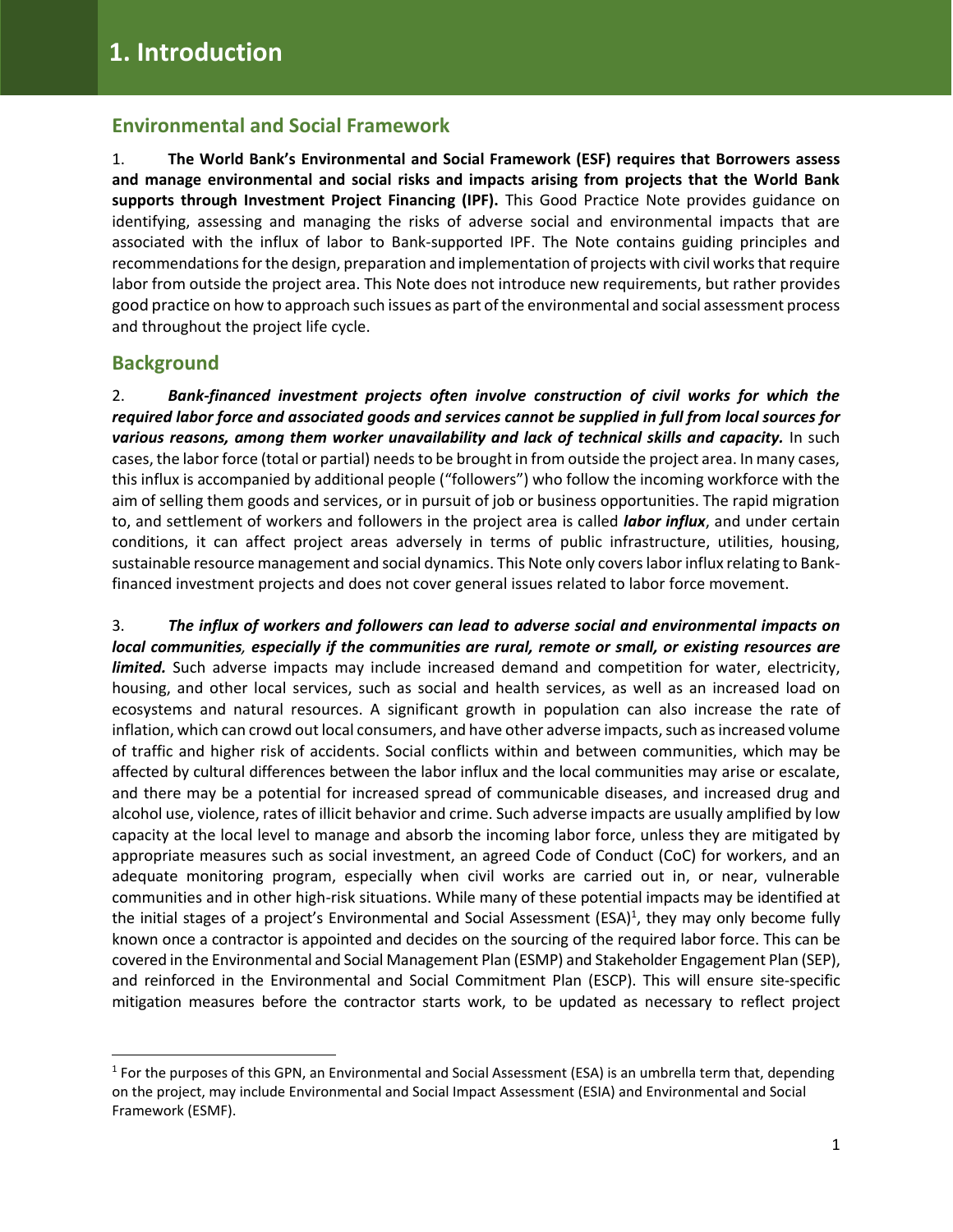developments. It will also include adequate monitoring and management of risks and impacts from labor influx.

4. *This Good Practice Note (GPN) is designed to assist Bank staff in supporting Borrowers to identify and manage risks to and impacts on local communities related to the influx of labor that typically results from construction works.* The Note was developed based on a review of Bank experience and good international industry practices, including those of international financial institutions and other development partners. The note summarizes key types of adverse risks and impacts, and describes measures to manage these impacts, in line with the mitigation hierarchy in the ESF (e.g., avoid, minimize, mitigate, monitor). Links to further details, examples and supporting materials are provided.

## 5. **Box 1 below lays out the principles for assessing and managing the risks to and impacts on communities that may result from labor influx related to the project.**

#### **Box 1. Key Principles**

- *Reduce labor influx by using the local workforce.* The most effective mitigation measure to manage the impacts of labor influx is to avoid or reduce it. Depending on the size and the skill level of the local workforce, a share of the workers required for the project may be recruited locally. Often, when a project location is rural or remote, workers that are available locally may be unskilled, while a smaller number of more specialized staff may need to be hired from elsewhere. Depending on the requirements of the project and the skill level of workers needed, it may be possible to train local workers within a reasonable timeframe to meet project requirements. This may be more likely if such trained staff are needed postconstruction for the operation and maintenance of the new infrastructure.
- *Assess and manage labor influx risk through appropriate instruments.* The assessment and management of labor influx should be part of ESA and take into account other Bank-required assessments, and the Bank's sector-specific experience in the country. Depending on the risk factors and their level, appropriate and proportionate mitigation instruments should be developed. This may range from broad requirements set out in the ESCP/ESMP in a low-risk environment, to the need to develop more specialized instruments, such as a site-specific Labor Influx Management Plan and/or a Workers' Camp Management Plan (or other instruments with similar purpose) in a high-risk environment.
- *Incorporate social and environmental mitigation measures into the civil works contract.* Most adverse impacts from labor influx can only be mitigated by the contractor hired by the Borrower to carry out the works. The responsibilities for managing these adverse impacts should be clearly reflected as a contractual obligation, with appropriate costing and mechanisms for addressing non-compliance. This incorporation allows the Borrower to enforce the implementation of the mitigation measures required to ensure that the Borrower fulfills the commitments in its ESCP. It is the Borrower's responsibility to: (i) ensure the requirements of these instruments are reflected in the contractor's ESMP (C-ESMP), and (ii) ensure the project is implemented in accordance with the C-ESMP, legal requirements, and other relevant contractual provisions.

6. *The scope of this GPN is limited to the identification and management of the adverse impacts on the local community that can result from project-related labor influx.* It does not cover all issues related to labor influx, such as working and living condition of the workers (see Environmental and Social Standard 2 (ESS2) and related [guidance\)](https://www.worldbank.org/en/projects-operations/environmental-and-social-framework/brief/environmental-and-social-standards#ess2). Some sectors – such as transport and energy – may have projects more frequently associated with labor influx and related risks than others, but this note is not sector-specific The Note also does not address specific issues that may arise from the presence of Indigenous Peoples in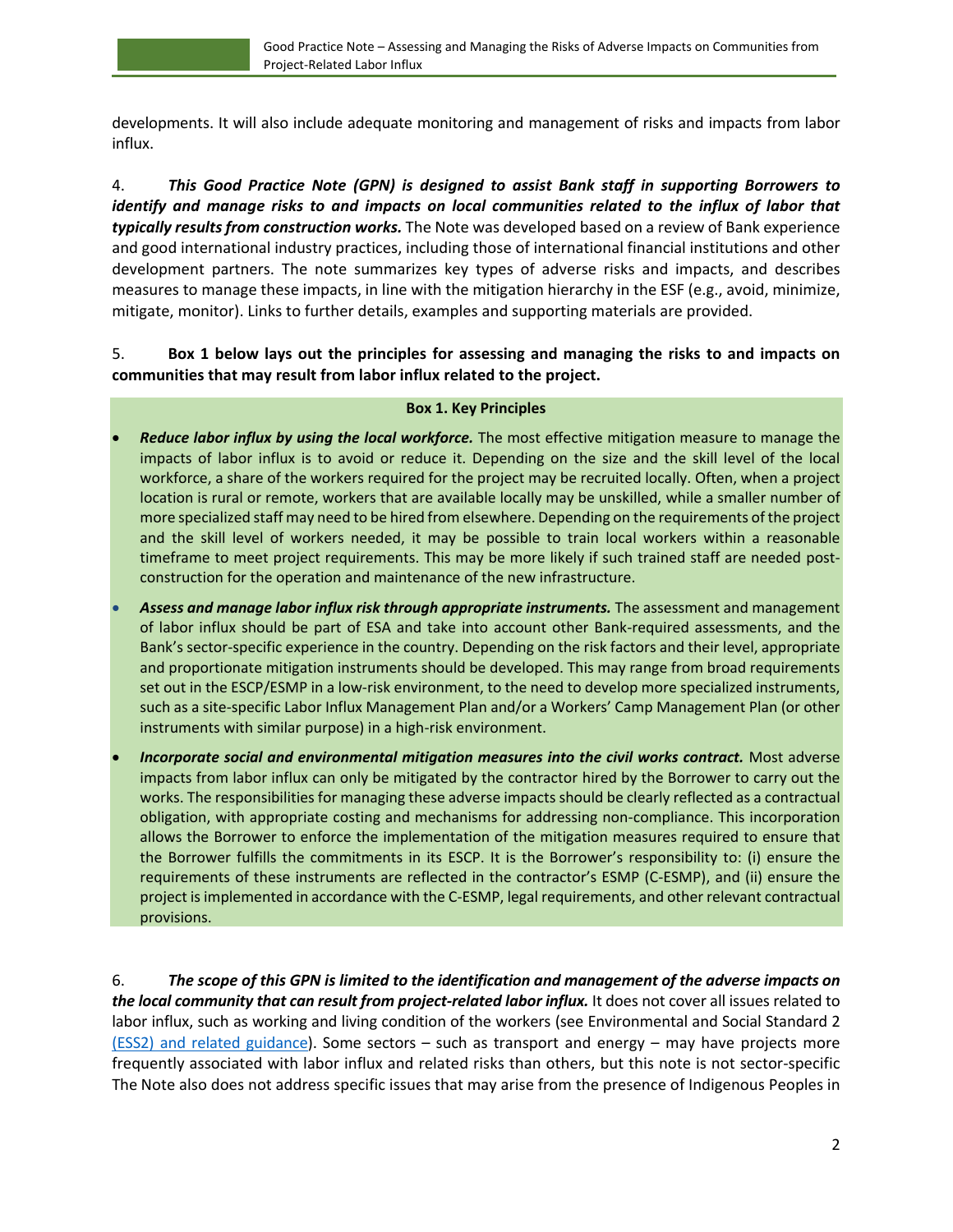a project area involving labor influx. This would warrant the application of ESS7 and measures such as an Indigenous Peoples Plan (see ESS7 and related [guidance\)](https://www.worldbank.org/en/projects-operations/environmental-and-social-framework/brief/environmental-and-social-standards#ess7).

7. *While theNote focuses on the adverse impacts on the local community, itisimportantto recognize that appropriately managed labor influx can provide benefits for the community.* These benefits are typically related to economic opportunities through employment and/or training by the project, or through selling goods and services. Other benefits may stem from specific project components, such as the provision of local infrastructure (e.g., access roads, power or water connection) which is developed for the project and which may serve the community beyond the project duration.

8. *Labor influx for construction works can lead to a variety of adverse social and environmental risks and impacts.* Section 2 identifies typical adverse social and environmental risks and impacts, but is not exhaustive. While these risks and impacts could be present regardless of the labor influx, they are likely to be exacerbated by it. The actual type and degree of risk and impact varies significantly depending on the characteristics of the project, community, and incoming workforce. Thisincludesthe impactsfrom workers' camps.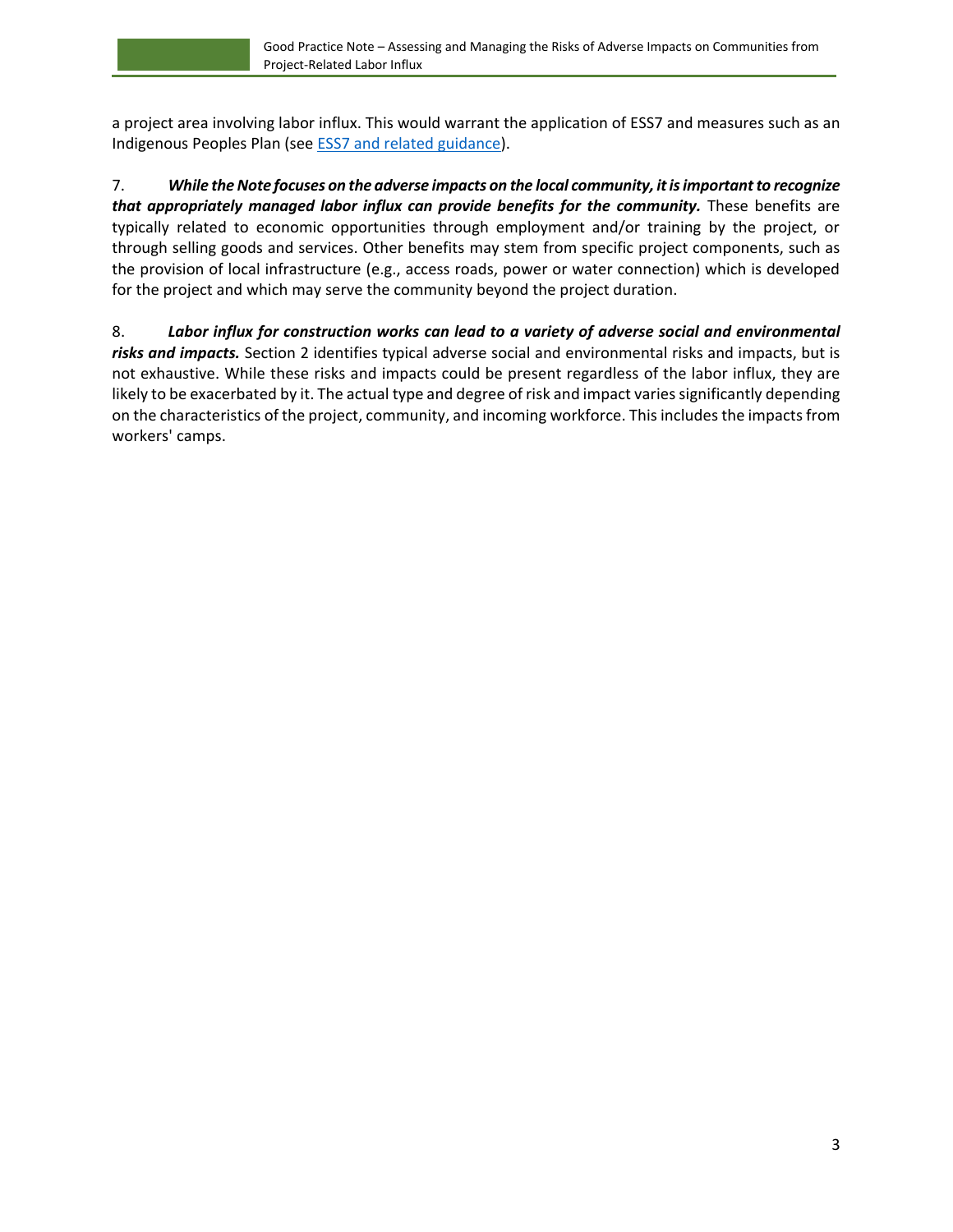## <span id="page-7-0"></span>**Adverse Social Risks and Impacts**

9. *Even a modest labor influx already may lead to negative impacts on the local community.* Preexisting social risks in the local community can be exacerbated even by a modest influx of labor. *The ESA should assess how such pre-existing social factors in the local context are impacted by the project, for example when problematic social behavior is culturally tolerated or even accepted in the project area.* In addition to ESS1, the provisions of ESS2 and ESS4 are especially relevant in this context. The list below indicates common categories of social risk that may be associated with labor influx:

- **Risk of social conflict:** Conflicts may arise between the local community and the project workers, which may be related to religious, cultural or ethnic differences, or based on competition for local resources. Tensions may also arise between different groups within the labor force, and preexisting conflicts in the local community may be exacerbated. Ethnic and regional conflicts may be aggravated if workers from one group are moving into the territory of the other, and this can be magnified if there is a high rate of unemployment in the project area.
- **Increased risk of illegal behavior, or behavior that violates social norms in the project area:** The influx of workers and service providers for the project into communities may increase the rate of crimes and/or a perception of insecurity by the local community. Such crimes can include theft, physical assaults, illegal hunting or fishing, substance abuse, prostitution and human trafficking (gender-based violence (GBV) is addressed in more detail below). Behavior that violates social norms can include relationships between workers and community members, disrespect of local customs, etc. Local law enforcement may not be sufficiently equipped to deal with the increase in local population.
- **Influx of additional population ("followers"):** In projects with a large footprint and/or a longer timeframe, people in addition to the labor force may migrate to the project area, thereby exacerbating the impacts of labor influx. These individuals may seek employment with the project, be family members of workers, as well as traders, suppliers and other service providers (including sex workers), particularly in areas where the local capacity to provide goods and services is limited.
- **Increased burden on and competition for public service provision:** Labor influx can generate additional demand for the provision of public services, such as water, electricity, medical services, transport, education and social services, as well as natural resources. This is particularly the case when the influx of workers is not accommodated by additional or separate supply systems, or where there is competition for scarce resources.
- **Increased risk of communicable diseases and burden on local health services:** An influx of people from another area may bring communicable diseases to the project area, including sexually transmitted diseases (STDs) or conversely, workers may be exposed to endemic diseases in the project area to which they have low resistance. If appropriate health care is not provided, worker health care could pose an additional burden on local health resources. Moreover, workers with health concerns relating to substance abuse, mental issues or STDs may not wish to visit the project's medical facility and instead go anonymously to local medical providers, thereby placing further stress on local resources. Local health and emergency services may also be overwhelmed by and/or ill-equipped to address the industrial accidents that can occur in a large construction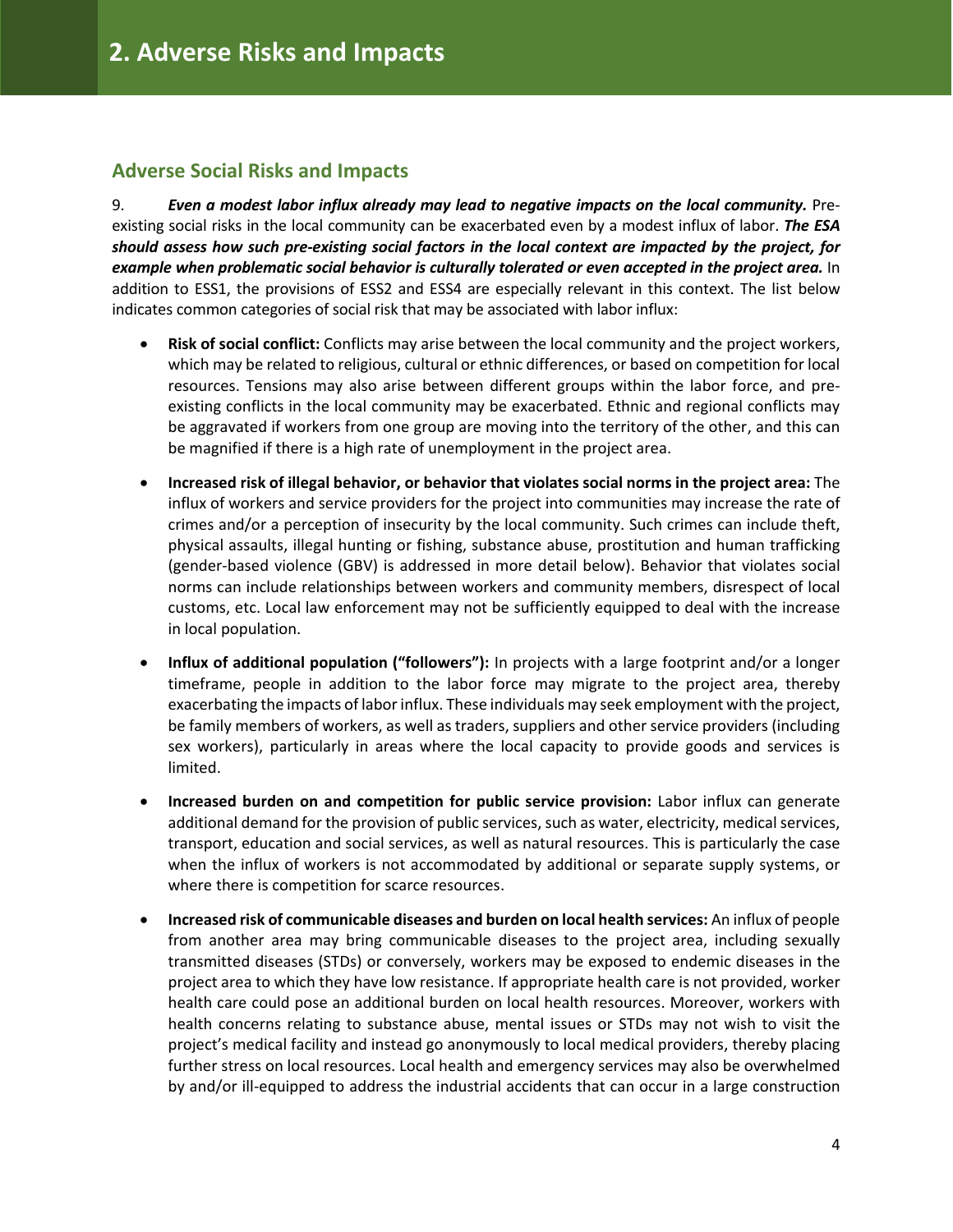site. These issues should be taken into account when planning social investment programs associated with the project.

- **Gender-based violence (GBV):** Construction workers are predominantly younger males. Those who are away from home on the construction job are typically separated from their family and may act outside their normal sphere of social control. This can lead to inappropriate and criminal behavior, such as sexual harassment of women and girls, exploitative sexual relations, and illicit sexual relations. A large influx of male labor may also lead to an increase in exploitative sexual relationships and human trafficking whereby women and girls are forced into sex work (see also Box 2 below). For more detailed information, see the GPN on Addressing Sexual [Exploitation](https://pubdocs.worldbank.org/en/632511583165318586/ESF-GPN-SEASH-in-major-civil-works.pdf) and Abuse and Sexual [Harassment](https://pubdocs.worldbank.org/en/632511583165318586/ESF-GPN-SEASH-in-major-civil-works.pdf) (SEA/SH) in Investment Project Financing involving Major Civil [Works.](https://pubdocs.worldbank.org/en/632511583165318586/ESF-GPN-SEASH-in-major-civil-works.pdf)
- **Child labor and school dropout.** Increased opportunities for the local community to sell goods and services to the incoming workers can lead to child labor to produce and deliver these goods and services, which in turn can lead to enhanced school dropout.
- **Local inflation of prices:** A significant increase in demand for goods and services due to labor influx may lead to local price hikes and/or crowding out of community consumers.
- **Increased pressure on accommodations and rents:** Depending on project worker income and form of accommodation provided, there may be increased demand for accommodations, which again may lead to price increases, crowding out of local residents, and resulting tensions between the community and the project.
- **Increase in traffic and related accidents:** Delivery of supplies for and transportation of project workers can lead to an increase in traffic, rise in accidents, as well as additional burden on the transportation infrastructure. See the GPN on Road [Safety](https://thedocs.worldbank.org/en/doc/648681570135612401-0290022019/original/GoodPracticeNoteRoadSafety.pdf) for more detailed guidance on this issue.

#### **Box 2. Addressing GBV in the context of Labor Influx**

In the context of labor influx, incoming workers' pursuit of social contact, typically with female members of the local community, *can lead to a spectrum of unacceptable and/or illicit behavior, ranging from unwanted aggressive advances and sexual harassment to sexual exploitation and abuse (SEA), particularly of women and children.* It can also lead to violence between workers and local men in the community who may see themselves as competing with workers who are better paid, and this can be particularly problematic when there are high unemployment rates in the community. Several factors can increase the risk of gender-based violence (GBV), including SEA/SH. The GPN on [Addressing](https://pubdocs.worldbank.org/en/632511583165318586/ESF-GPN-SEASH-in-major-civil-works.pdf) Sexual Exploitation and Abuse and Sexual [Harassment](https://pubdocs.worldbank.org/en/632511583165318586/ESF-GPN-SEASH-in-major-civil-works.pdf) (SEA/SH) in Investment Project Financing involving Major Civil [Works](https://pubdocs.worldbank.org/en/632511583165318586/ESF-GPN-SEASH-in-major-civil-works.pdf) is an important resource for further information on the issues presented in this box, including an explanation of key terms and potential mitigation measures.

*It is important that the contractor in a Bank-supported project implements robust measures to address the risk of gender-based violence and appropriate responses when allegations are made.* This can include: (i) developing a CoC for workers and making it part of the employment contract, including sanctions for non-compliance (e.g., termination), (ii) mandatory and repeated training and awareness raising of the workforce about the CoC, the need to refrain from unacceptable conduct toward local community members, including any particular concerns, such as cultural norms towards women; (iii) informing workers about national laws that make sexual harassment and GBV a punishable offence which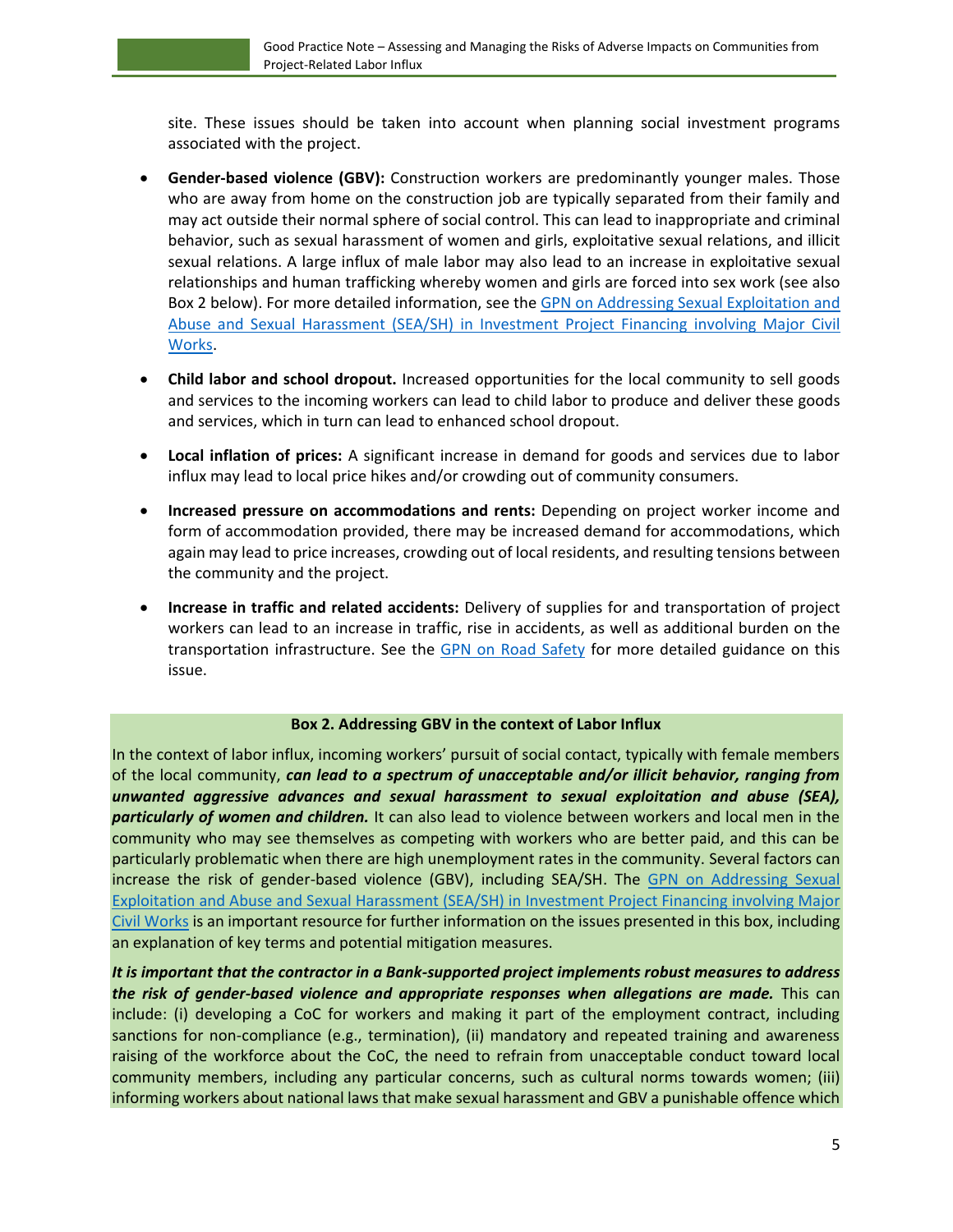is prosecuted and that the project will cooperate fully with any official investigation into allegations; and (iv) contractors adopting a policy to cooperate with law enforcement agencies in investigating complaints, including those about GBV. In rural settings, where the presence of law enforcement is often low, the risk of sexual harassment for local women may be higher, in particular for younger women and girls, but also boys.

Additional measures can aim to reduce incentives to engage with the local community by providing workers with the opportunity to spend their time off away from the local community, encouraging telephone contact with families frequently, and where feasible, providing transport allowances, to allow workers to regularly return for visits to their families, spouses and friends, or to visit nearby urban centers that provide a variety of recreational opportunities. For workers who live a greater distance from home, there may be a preference for longer deployments, in exchange for longer breaks that would allow for such home leave travel.

*While clear and decisive measures by the contractor are critically important, the effectiveness of these measures often depends on complementary actions by the Borrower.* The above-mentioned GPN on addressing SEA/SH in major civil works contains further information on international good practice in this area.

# <span id="page-9-0"></span>**Adverse Environmental Risks and Impacts**

## 10. *The environmental impacts listed below are more likely to be of relevance for projects that require a larger labor force with a bigger project footprint (see also Box 3 below):*

- **Inadequate waste disposal and illegal waste disposal sites:** Large populations of workers generate increased amounts of waste. Where insufficient local waste management capacities may exist, this can lead to improper disposal practices.
- **Wastewater discharges:** Project-related activities, along with workers' camps, and a lack of appropriate wastewater discharges may lead to pollution of nearby water resources. For example, major health risks can occur if latrine pits spill over into local streams that are used for drinking water by the local community.
- **Increased demand on potable water resources:** The provision of clean drinking water and water for hygiene purposes can result in increased pressure on water resources in the project or camp site area.
- **Camp-related land use, access roads, noise and lights:** In ecologically sensitive areas, workers' camps can have impacts on the local wildlife. This may include disturbance of species, as well as workers hunting or fishing illegally. In the same context, new access routes for workers' camps may have impacts on natural habitats or impede access to the communities' traditional hunting and gathering areas.
- **Increased deforestation, ecosystem degradation, and species loss:** These can result from forest or land conversion for worker housing and workers' agricultural subsistence activities.
- **Increased use of / demand for natural resources**: This can include logging for construction, fuelwood collection, use of water resources, farming and grazing, hunting, fishing and gathering, trade in endangered species, potential introduction of invasive or non-native species, and land degradation.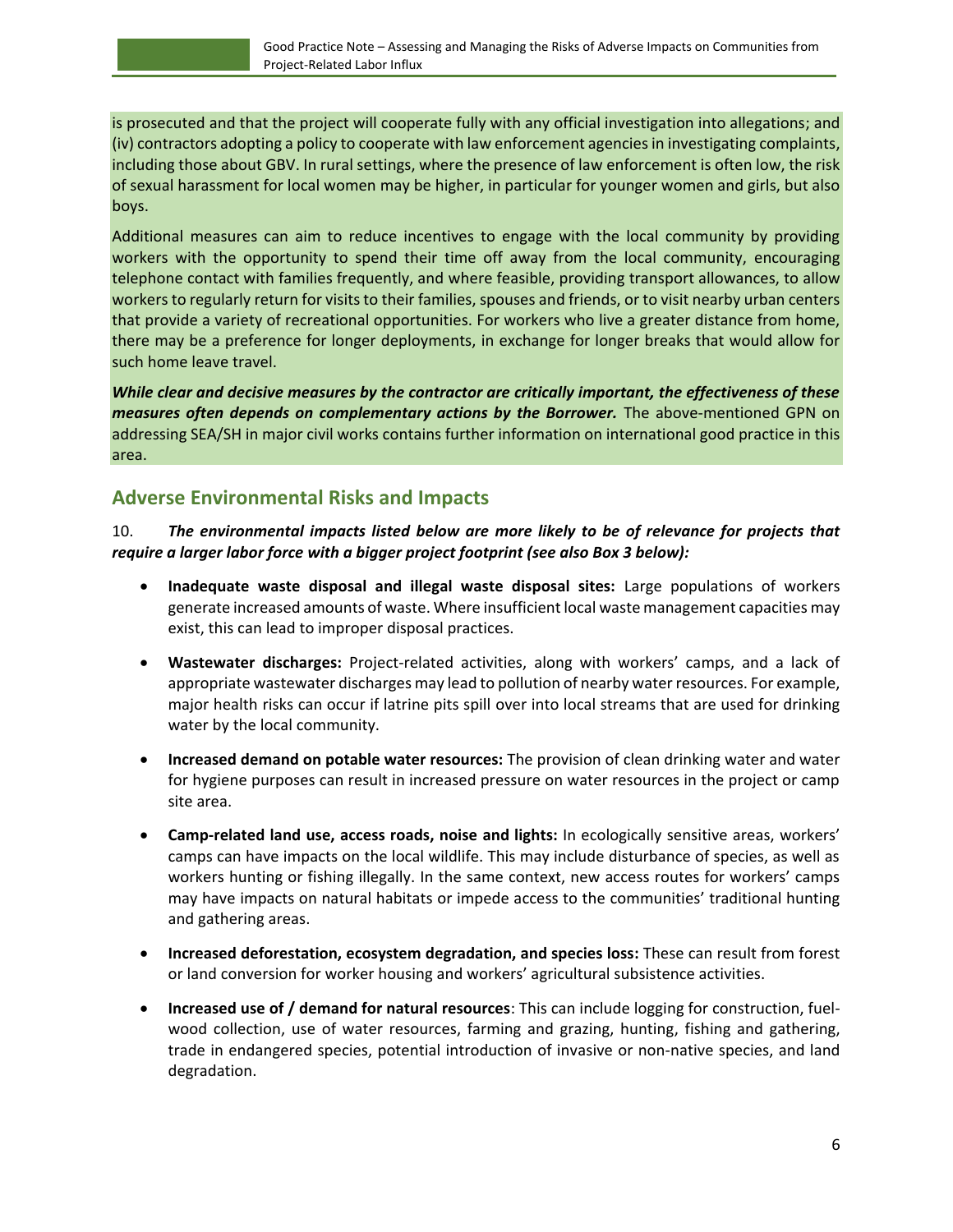#### **Box 3. Accommodation in Workers' Camps**

*Providing workers with dedicated accommodation in camps can have positive and negative effects, for the workers, the local community, and the environment.* Depending on the local context, as well as the project's size, duration and risk profile, the ESA should review plans to provide incoming workers with dedicated accommodation in camps and the impacts that may result from this.

Camp accommodation may be recommended in *rural and remote* settings, especially where the incoming workforce outnumbers or is large in proportion to the local community. In these settings, the local capacity for accommodation is typically small and individual accommodation of incoming workers would likely stress local resources, contributing to the risk of illegal lodging arrangements or the establishment of shanty towns and their attendant problems, and increase usage of utilities and health services, which may already be limited. Rural or remote settings are often also characterized by limited local government presence and law enforcement. In such situations, closed worker camps provide some level of supervision and security, so that public order is maintained, and unlawful conduct minimized.

In *urban and peri-urban* settings, it is usually less difficult to find qualified local workers, which reduces the project's need for incoming workers from other areas. If the project still requires additional workers, the urban context may allow them to mix with the local population more easily than in a rural one. Further, the availability of affordable options for individual or small group accommodation in hostels or apartments is typically better in cities, and often more attractive to workers in any case, making separate workers' camps less necessary. The ESA would need to consider other impacts in urban and peri-urban settings, such as stress on public transport, and mitigate accordingly, for example by providing transport to the worksite.

11. *It is important to recognize the different roles and functions of the instruments to assess and mitigate project-related risks:* (i) the project ESIA and ESMP, which are prepared by the Borrower and reviewed and cleared by the Bank, and the ESCP, which is part of the Bank's Financing Agreement with the Borrower, and (ii) the C-ESMP, which is part of the contract between the Borrower and the contractor. *Contractually, the contractor must follow the C-ESMP, which is why it is important to ensure that the C-ESMP builds upon the findings and proposed measures identified in the project ESCP, ESIA and ESMP.*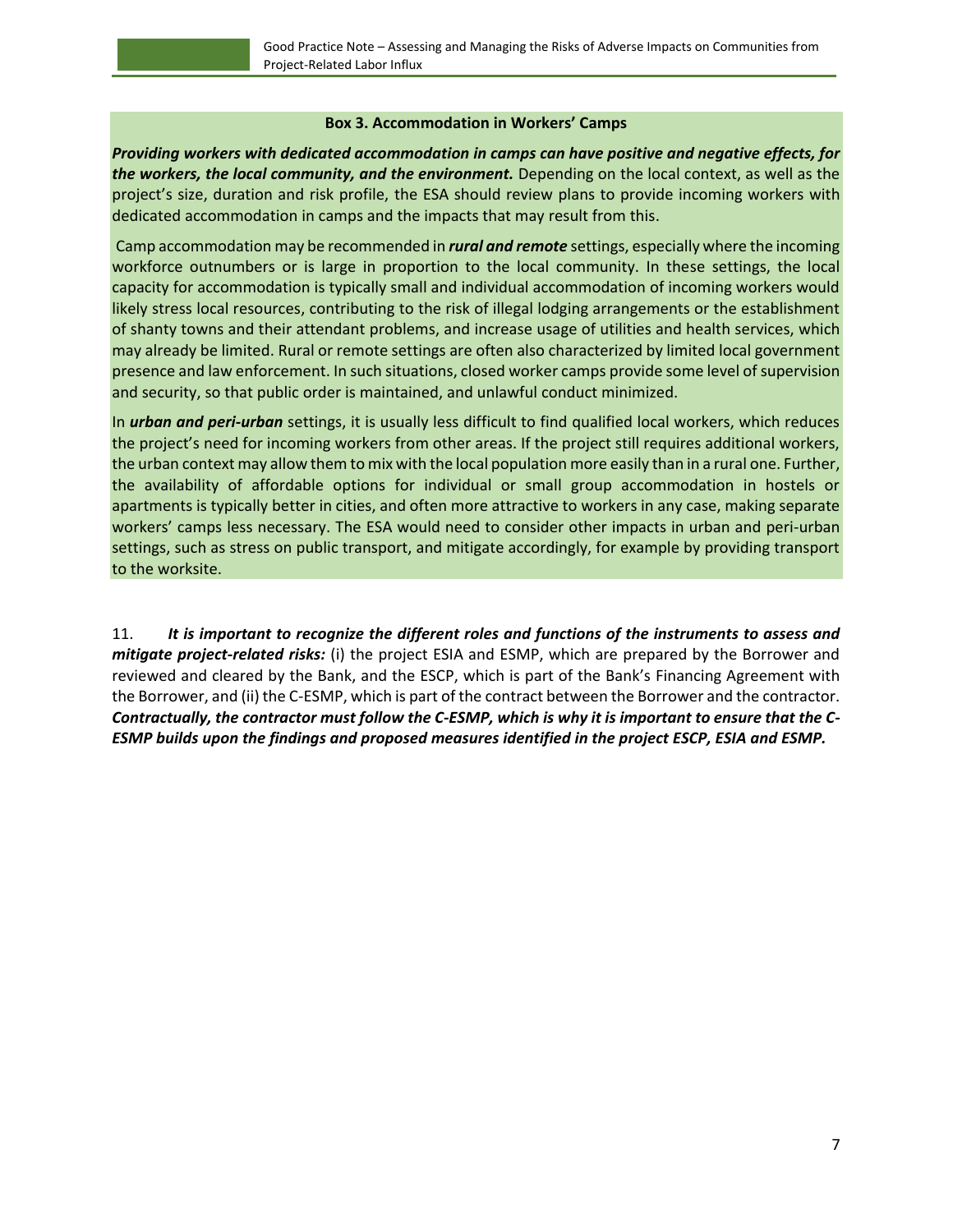## <span id="page-11-0"></span>**Screening of Projects**

12. *Early in the project preparation stage, environmental and social screening is conducted by the Bank in accordance with the Environmental and Social Policy (ESP). At the same time, the Borrower's ESA will be informed by an initial scoping or screening of the environmental and social risks and impacts in accordance with [ESS1.](https://www.worldbank.org/en/projects-operations/environmental-and-social-framework/brief/environmental-and-social-standards?cq_ck=1522164538151#ess1) See the Technical Note on [Screening and Risk Classification under the ESF](https://wbdocs.worldbank.org/wbdocs/drl/objectId/090224b087eb09bb) for further guidance. These initial assessments should consider whether the project may have impacts on local communities due to labor influx, as well as to help understand the significance and likelihood of such impacts, in accordance with the mitigation hierarchy.* This includes the relevant aspects of the project and the environment in which it is developed, and may include relevant technical, legal, procurement, social and environmental specialists. It also includes the broader country or regional context (see Box 4).

#### **Box 4. Understanding the Country and Regional Context**

*Assessment of project-level risks that potentially result from related labor influx should include consideration of the country and regional context.* This includes specific risks that are based on the country and region's socio-economic, legal, cultural and historical situation, and which are generally known to the Bank's Country Management Units. Such elevated risks are typically reflected in global or national statistics (e.g., high rates of gender-based violence, child or forced labor, etc.) and indicate that project preparation and implementation will need to employ extra efforts to ensure that they do not trigger new social ills or exacerbate pre-existing ones. The Bank has more than 60 years of global experience working in most sectors of Bank member states.

13. *The goal of screening is to identify the risk profile of the labor influx, which will provide a basis for an adequate, accurate, and objective ESA, including appropriate mitigation measures* (see Figure 1)*.*



*Figure 1: Labor influx-related risk profile and indicative management measures*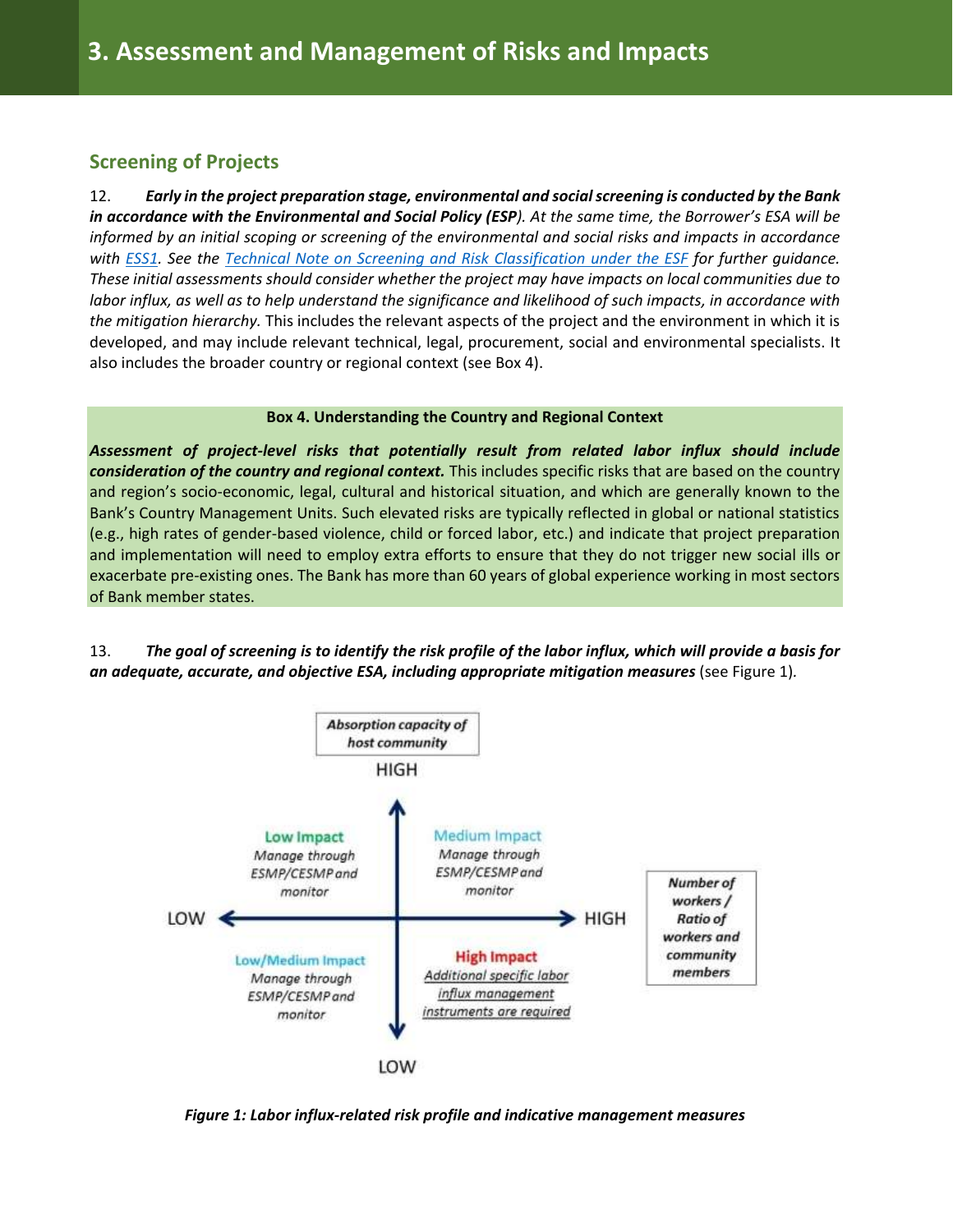## *Initial Screening: Will the project require labor influx?*

14. *During initial screening or scoping, it is recommended that the Borrower respond to the key questions set out in Table 1. If the answer to any of the questions is yes, it is recommended that the Borrower conduct a full assessment to understand the potential significance and likelihood of potential impacts.* Depending on the stage of project preparation and the timing of selection of the contractor, answers to some of the screening questions may not be available.<sup>2</sup>

| <b>Table 1. Initial Screening Questions</b>                                                                                                                                                                                                                              |                                                                                                                                                                                                                                                                                                                                                                                                                                                                                                                                                                                                                                                                                                                                          |  |  |  |
|--------------------------------------------------------------------------------------------------------------------------------------------------------------------------------------------------------------------------------------------------------------------------|------------------------------------------------------------------------------------------------------------------------------------------------------------------------------------------------------------------------------------------------------------------------------------------------------------------------------------------------------------------------------------------------------------------------------------------------------------------------------------------------------------------------------------------------------------------------------------------------------------------------------------------------------------------------------------------------------------------------------------------|--|--|--|
| <b>Key Screening questions</b>                                                                                                                                                                                                                                           | <b>Aspects to Consider</b>                                                                                                                                                                                                                                                                                                                                                                                                                                                                                                                                                                                                                                                                                                               |  |  |  |
| 1. Will the project potentially<br>involve an influx of workers<br>to the project location, and<br>will the influx be considered<br>significant for the local<br>community?                                                                                              | How many workers will be needed for the project, with what skill sets,<br>$\bullet$<br>and for what period of time?<br>What is the size and skill level of the existing local workforce?<br>Can the project hire workers from the local workforce?<br>If the skill level of the local workforce does not match the needs of the<br>$\bullet$<br>project, can they be trained within a reasonable timeframe to meet<br>project requirements?<br>How will the workers be accommodated? Will they commute or reside on<br>site? If so, what size of camp will be required?                                                                                                                                                                  |  |  |  |
| 2. Is the project located in a<br>rural or remote area?                                                                                                                                                                                                                  | What is the size of the local population in the project area?<br>Is the project located / being carried out in an area that is not usually<br>frequented by outsiders?<br>• What is the frequency and extent of contact between the local<br>community and outsiders?<br>Are there sensitive environmental or social conditions that need to be<br>considered?                                                                                                                                                                                                                                                                                                                                                                           |  |  |  |
| 3. Based on the socio-<br>economic, cultural, religious<br>and demographic qualities<br>of the local community and<br>the incoming workers, is<br>there a possibility that their<br>presence or interaction with<br>the local community could<br>create adverse impacts? | Is it likely that the incoming workers and the local community come from<br>a shared socio-economic, cultural, religious or demographic background?<br>• What is the adequacy/level of existing public services and natural<br>resources, and will the incoming workers use or create competition for<br>these resources?<br>• What is the expected duration of the incoming workers' presence in the<br>community?<br>• Given the characteristics of the local community, are there any specific<br>adverse impacts that may be anticipated?<br>Are there specific characteristics that need to be taken into account in<br>$\bullet$<br>the Worker's Code of Conduct for the project, or in the project grievance<br>mechanisms (GMs)? |  |  |  |

*Environmental and Social Assessment: If labor influx impacts are expected, what are the types of impacts and the degree of risk?*

15. *Where labor influx is expected for a project, the Borrower will assess the impacts in accordance*  with **ESS1**. To achieve this, the Borrower takes into account the results of the initial screening, lessons learned from similar projects, and the characteristics of the project area and of the project itself. This assessment is typically summarized in the ESA for the project and will identify appropriate and proportionate mitigation measures.<sup>3</sup>

<sup>&</sup>lt;sup>2</sup> For Bank-supported projects which consist of multiple sub-projects and for which an ESMF is developed, the initial screening will likely be more general as specific sub-project details are likely not known at the time of preparation.  $3$  In specific circumstances, it may be appropriate to develop a standalone plan, such as a Labor Influx Management Plan.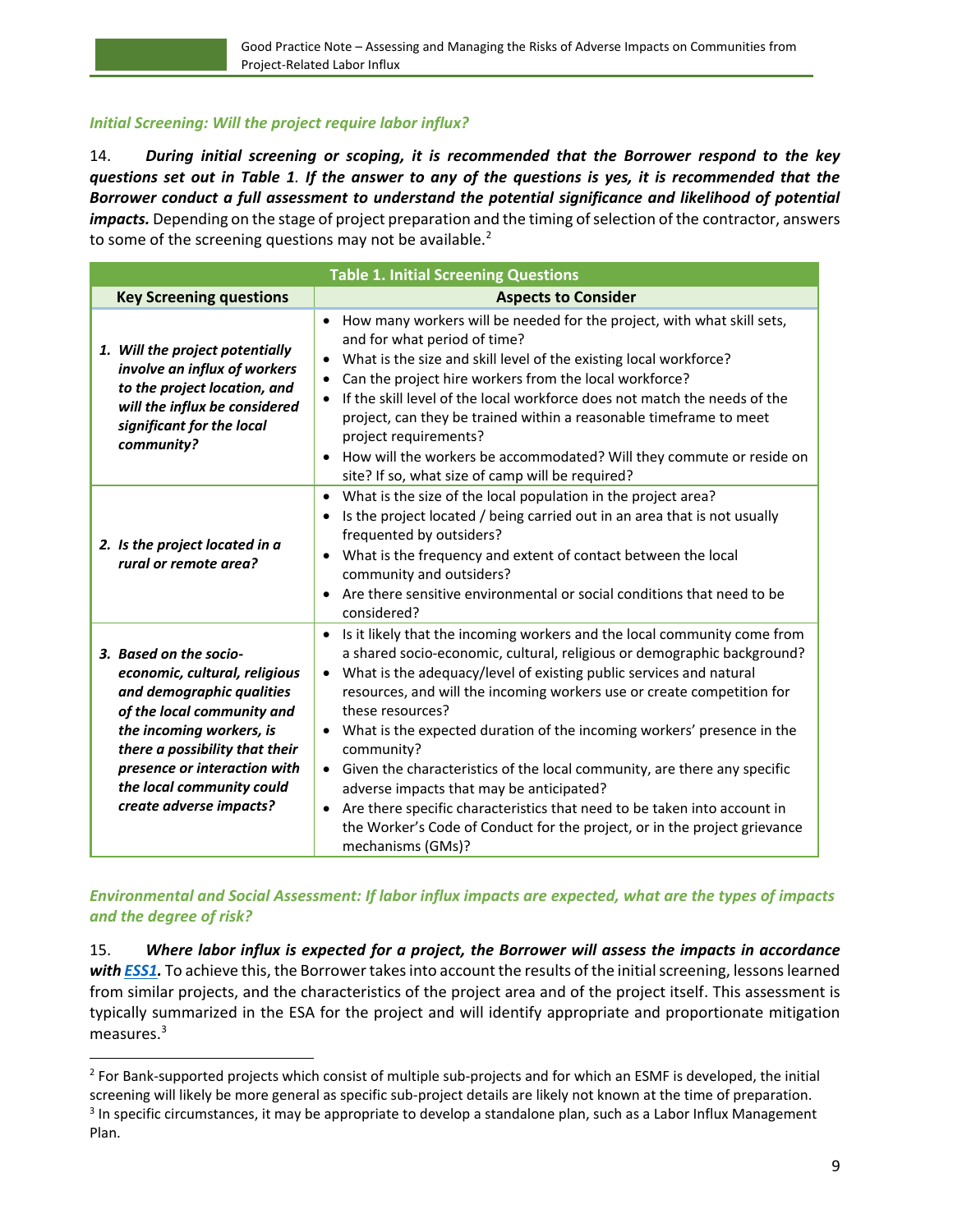16. *Screening and assessment of project-related labor influx requires understanding the factors specific to the national and local context, the project and the type of work force.* Depending on project size, the significance and likelihood of particular impacts may differ. Table 2 sets out factors to be considered for the most common characteristics of both large-scale, single-site projects, such as hydropower or mining, and linear projects, such as roads or transmission lines. Some project footprints combine both types of impacts, with a single-site core infrastructure investment and associated linear investments such as access roads and evacuation lines. Depending on the project and the timing of selection of the contractor, answers to some of these questions may not be available at this time. The questions in Table 2 are indicative and can be considered as they become relevant or if changes during the project cycle occur.

| <b>Table 2. Assessing Labor Influx Impacts</b> |                                                                                                                                                                                                                                                                                                                                                                                                                                                                                                                                                                                                                                                                                                                                                                                                                                                                                    |  |  |
|------------------------------------------------|------------------------------------------------------------------------------------------------------------------------------------------------------------------------------------------------------------------------------------------------------------------------------------------------------------------------------------------------------------------------------------------------------------------------------------------------------------------------------------------------------------------------------------------------------------------------------------------------------------------------------------------------------------------------------------------------------------------------------------------------------------------------------------------------------------------------------------------------------------------------------------|--|--|
| <b>Factors</b><br>relating to                  | Aspects or information to consider                                                                                                                                                                                                                                                                                                                                                                                                                                                                                                                                                                                                                                                                                                                                                                                                                                                 |  |  |
| <b>Project and</b><br>civil works              | Project size, the duration of construction (and possible stages).<br>Type of project footprint (single site, linear, clustered).<br>Project size in relation to local community, taking into account project type and distance.<br>Community experience with similar projects in the area, including possible legacy issues<br>from other projects.<br>Likely number of contractors and sub-contractors.<br>$\bullet$<br>Presence of other projects in the area with work force requirements and cumulative<br>impact.                                                                                                                                                                                                                                                                                                                                                             |  |  |
| Incoming<br>labor force<br>and followers       | Ability to employ local workers to reduce labor influx.<br>$\bullet$<br>Likely numbers of expected incoming workers and where they would come from (non-local,<br>national, foreign, rural, urban).<br>Proposed accommodation options for workers.<br>$\bullet$<br>• Proposed mode of transport from point of origin, and between worker camp(s) and work<br>site(s).<br>• Likelihood that family members accompany workers (visiting, resident).<br>• Formal and informal service providers, including businesses and individuals aiming to<br>provide goods and services to the project, contractors, sub-contractors, and workers.                                                                                                                                                                                                                                              |  |  |
| Labor issues<br>and<br>conditions              | National legislation on employment of workers relevant to project (migrant workers,<br>$\bullet$<br>minimum age, disability, etc.).<br>Country- and sector-specific considerations, including coverage and enforcement of<br>$\bullet$<br>legislation.<br>Borrower capacity to manage labor influx issues with support from supervision engineer.<br>٠<br>Capacity and track record of contractors and sub-contractors to manage labor influx issues.                                                                                                                                                                                                                                                                                                                                                                                                                              |  |  |
| Local<br>community                             | Size of working-age population and capacity (education, skills, experience).<br>$\bullet$<br>Capacity of local public infrastructure, services and utilities (including health, education,<br>$\bullet$<br>transportation, water and sanitation, electricity, etc.) and budget supporting their<br>provision.<br>Local government capacity and track record in the project area, including law enforcement.<br>$\bullet$<br>Socio-economic and cultural characteristics of local population.<br>$\bullet$<br>Availability of worker accommodation in the community and related cultural rules.<br>$\bullet$<br>Level of local food supply and possible shortages and cost issues.<br>$\bullet$<br>Existing health or environmental issues and potential for deterioration.<br>$\bullet$<br>Existing security or conflict risks, and potential for increased tensions.<br>$\bullet$ |  |  |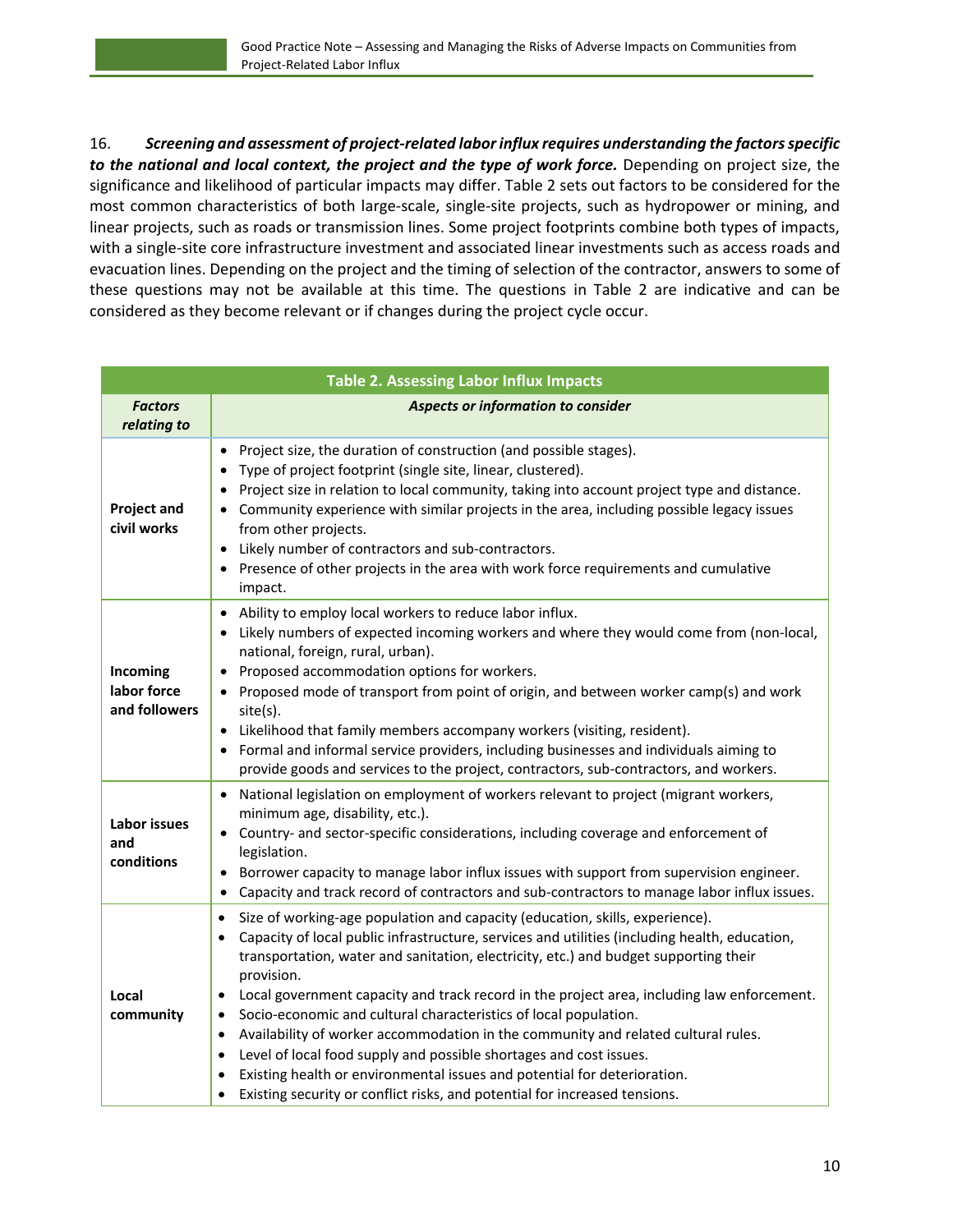| <b>Table 2. Assessing Labor Influx Impacts</b> |                                                                                                                                                                                                                                                                                                                                |  |  |
|------------------------------------------------|--------------------------------------------------------------------------------------------------------------------------------------------------------------------------------------------------------------------------------------------------------------------------------------------------------------------------------|--|--|
| <b>Factors</b><br>relating to                  | Aspects or information to consider                                                                                                                                                                                                                                                                                             |  |  |
|                                                | Presence of specific marginalized, vulnerable, ethnic, and/or indigenous groups and<br>considerations relating to these.                                                                                                                                                                                                       |  |  |
| Borrower /<br>Government                       | Capacity and commitment of the responsible line ministry or agency for the preparation<br>and implementation of the project.<br>Capacity and track-record of entities responsible for managing labor issues, including<br>٠<br>project-specific labor influx.<br>Capacity to assess and manage social and environmental risks. |  |  |

# <span id="page-14-0"></span>**Project Preparation**

## 17. *Project preparation typically involves the following actions by the Bank task team (see also Box 5 and Table 3, below:*

- Assessing the relevant policy and legal framework of the Borrower.
- Assessing project institutional arrangements and resources required (including for implementation of relevant mitigation plans), and governmental inter-agency coordination for implementation.
- Assessing the institutional capacity of the implementing agency (in particular, capacity to manage and enforce contracts, capacity to manage social and environmental issues, etc.).
- Reviewing the ESMF/ESMP, ESIA, Labor Influx Management Plan and/or Workers' Camp Management Plan, commensurate with the risks of the project, including consultations with local communities and other relevant stakeholders outlined in the SEP. Depending on the significance of the labor influx, the management plans could form part of the ESMP, or be standalone documents and agreed by the Bank and Borrower in the ESCP.
- Reviewing terms and conditions for construction work bidding documents and contracts, and any third-party supervision, to complement the supervision engineer, for labor influx and workers' camp management.

18. *Projects address labor influx through the ESMP, reinforced by the ESCP. The ESMP should be consistent with the project Environmental and Social Assessment which identifies and, to the extent possible, assesses the potential impacts resulting from labor influx.* The specific arrangements for construction may not be fully known at the preparation stage, and are confirmed only later once a contractor has been selected. The more specific assessments and mitigation measures will need to be developed as part of the ESMP, and later the C-ESMP, as agreed in the ESCP. Those should reflect findings of the ESA and measures proposed in the ESMP which may need to be updated. The C-ESMP should also be updated when there are changes to the anticipated project area or impacts on local communities.

19. *In accordance with ESS10, labor influx-related risks and proposed mitigation measures should be consulted on with local communities and stakeholders* as part of the preparation of the SEP, ESIA, ESMP and C-ESMP, and agreed in the ESCP. To understand the variety of potential impacts stemming from labor influx on the community, it is recommended that the SEP include enhanced efforts to reach out to men and women separately, particularly in cultures where women may not be able to attend or be reluctant to speak up in mixed-gender meetings. Different age groups and vulnerable groups should also be consulted, as the impacts or necessary mitigation measures may differ from the majority. The [Bank Directive on Addressing Risks and](https://worldbankgroup.sharepoint.com/sites/ppfonline/PPFDocuments/9598117e421d406fb065d3dfc89c2d78.pdf)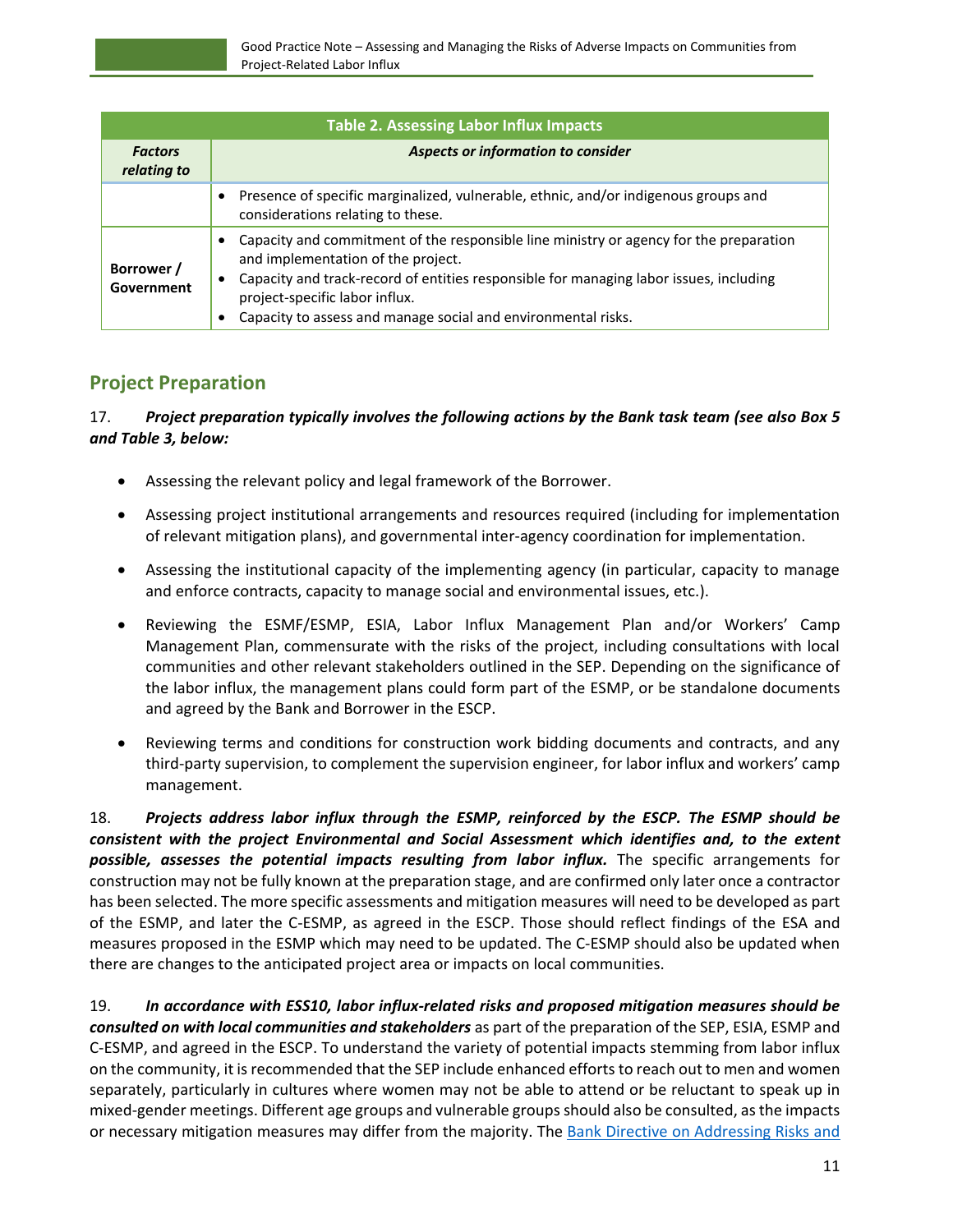[Impacts on Disadvantaged or Vulnerable Individuals or Groups](https://worldbankgroup.sharepoint.com/sites/ppfonline/PPFDocuments/9598117e421d406fb065d3dfc89c2d78.pdf) includes further directions for Bank staff regarding their due diligence responsibilities towards these groups, including requiring Bank staff to review relevant terms of reference for the ESA (if any), the ESA itself, and promote participation of vulnerable groups in consultations.

20. *During project preparation, the Bank task team assesses the institutional capacity of the Borrower or other applicable governmental entities so that adequate capacity, resources and measures are in place during implementation and that they are able to identify and manage labor influx issues.* This may include an assessment of the track record with other infrastructure projects in the region, human resources and financial resources of the Borrower for contract management, social and environmental management and stakeholder engagement. The task team can then identify the measures to address any capacity gaps, such as the use of specialists or consultants, provision of training or technical assistance. Dialogue with the government on these measures needs to start as early as possible, and may include budget commitments and inter-agency budget transfers, as well as enhanced inter-agency cooperation, such as between a line ministry, local government, and police force.

#### *Making mitigation measures contractually binding*

21. **The Bank's Procurement Framework was updated in 2018 to reflect the ESF***.* The World Bank's standard procurements documents (SPDs) have all been updated to include ESF requirements. For large works procurements, the Bank's SPDs now operationalize the FIDIC Red Book 2017 contract form. This is amended by Particular Conditions that implement procurement related aspects of the ESF. Relevant provisions/requirements include: (i) stating the works' policy goals in the procurement documents to integrate the minimum ESHS requirements; (ii) rigorous minimum requirements for a CoC; (iii) a requirement for a plan to manage relevant risks and impacts that must be set out in the C-ESMP to be approved by the supervision consultants prior to execution of relevant works; (iv) bidders should demonstrate that they have suitably qualified ESHS specialists among their key personnel; (v) the contract provides for related notices, ESHS reporting requirements, and remedies to support enforcement; (vi) a separate performance security is available to cover ESHS risks in high risk contracts; (vii) remedies include removal of contractor's personnel, withholding payments, cashing out performance securities, and termination.

22. **To improve management of SEA/SH risks in works projects a new Contractor Disqualification system was implemented on January 1, 2021.** For works procurements rated as high risk of SEA/SH, additional clauses are now included which require hiring of an SEA/SH expert, agreement of SEA/SH prevention and response obligations, SEA/SH performance declarations and agreement to be disqualified by the Bank from future contract awards for up to two years if found to be non-compliant with their SEA/SH prevention and response obligations. All large works projects now include the requirement to use a Dispute Avoidance and Adjudication Board (DAAB) to regularly visit the site and review contract performance concerns and disputes arising by either party – this will enhance contract supervision and better performance. All high SEA/SH risk procurements must now be prior review by Bank Procurement Staff. Other non-works SPDs have been updated to include ESF provisions pertinent to goods, consultant, and nonconsulting services procurement including forced labor, child labor, primary suppliers, safety, etc. The Procurement Regulations have been updated to remind Borrowers for National Procurements (lower value procurements that do not use the Bank's SPDs) that their "Procurement Documents include sufficient provisions, as agreed with the Bank, to mitigate against environmental and social (including SEA/SH), risks and impacts" (Section V, 5.4). For more information and guidance, please refer to the the OPCS procurement [website.](http://www.worldbank.org/en/projects-operations/products-and-services/procurement-projects-programs)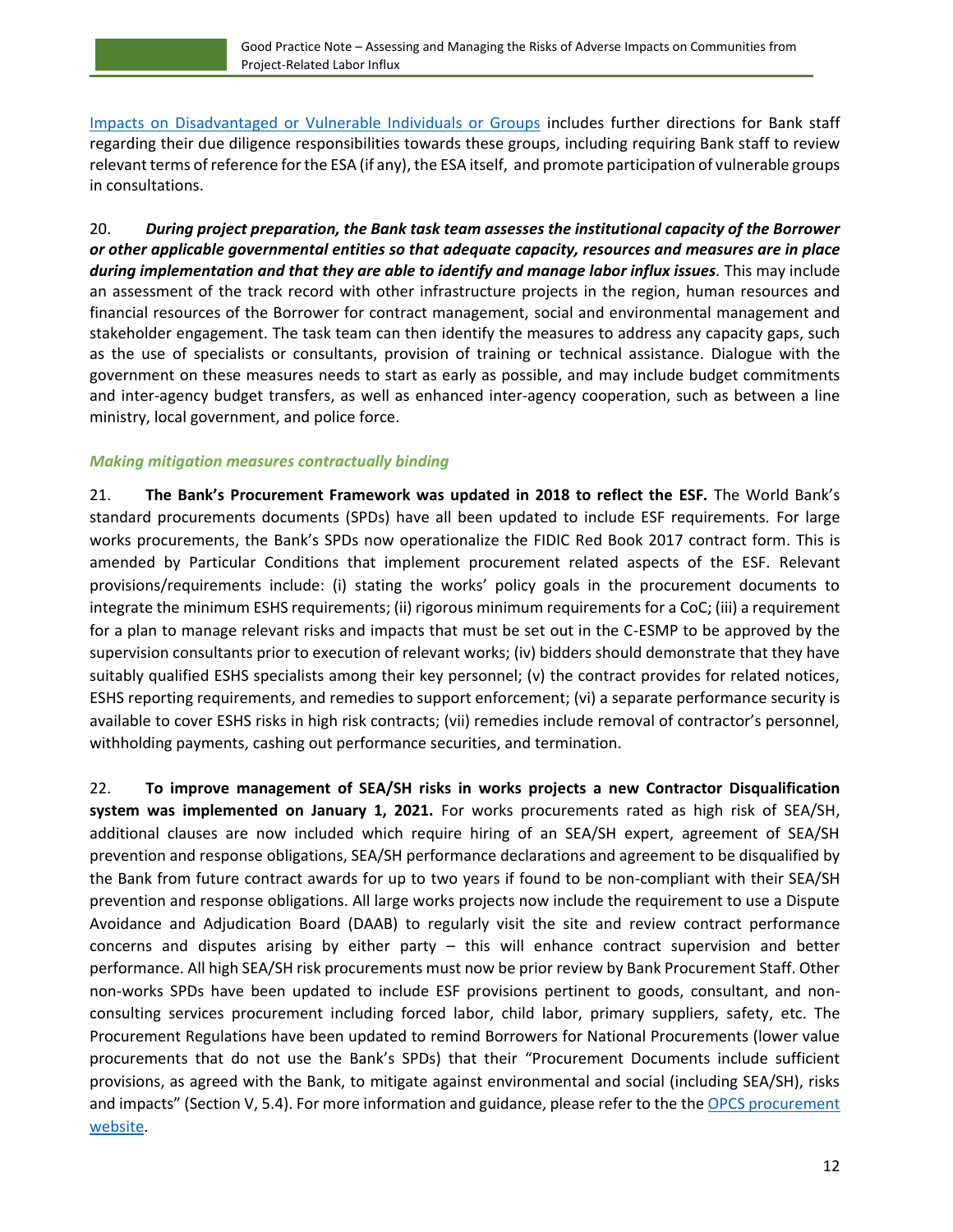#### **Box 5. Ensuring Contractors Know Their Responsibilities<sup>4</sup>**

<span id="page-16-0"></span>*Prior to starting construction, the contractor should prepare and submit the C-ESMP to the supervision engineer (who is the Borrower's representative) for implementation.* The C-ESMP should provide a detailed explanation of how the contractor will comply with the project's environmental and social commitments in the ESCP and the ESMP, and demonstrate that sufficient funds are budgeted for that purpose. The C-ESMP must include specific mitigation measures based on the ESCP/ESMP, the final design, the proposed work method statements, the nature of the project site, etc. It is recommended that it include specific management plans for: (i) work activities; (ii) traffic management; (iii) occupational health and safety; (iv) environmental management; (v) social management; and (vi) labor influx. More detailed plans may be required on individual topics, such as security risk.

The C-ESMP needs to address relevant risks identified in the project ESA effectively or additional issues identified through Borrower monitoring, Bank supervision, and public and worker GMs. To that end, the Borrower needs to verify and ensure consistency of the ESCP, ESMP and C-ESMP and the Bank task team will confirm such verification. If issues emerge during implementation for which the C-ESMP does not contain appropriate mitigation measures, the Borrower needs to have the contractor update the C-ESMP to include such mitigation measures and, if necessary, the Borrower amends the civil works contract.

*The Borrower should not permit civil works to commence until the C-ESMP, which properly identifies and proposes risk mitigation measures, is being applied.* Should works begin without this being done, the Borrower will not be able to meet the requirements of the ESCP and Bank task teams will raise this to both the Borrower and Bank management's attention and consider appropriate remedial steps.

| Table 3. Juggested Due Dingenee for Joual and Environmental Intigation Incasures in Contracts |                                                                                                                                                                                                                                                                                                                                                                                                                                                                                                                                                                                                                                                                                                                      |  |  |  |
|-----------------------------------------------------------------------------------------------|----------------------------------------------------------------------------------------------------------------------------------------------------------------------------------------------------------------------------------------------------------------------------------------------------------------------------------------------------------------------------------------------------------------------------------------------------------------------------------------------------------------------------------------------------------------------------------------------------------------------------------------------------------------------------------------------------------------------|--|--|--|
| <b>Stage of</b><br><b>Contractual</b><br><b>Process</b>                                       | <b>Suggested Due Diligence (Bank Staff)</b>                                                                                                                                                                                                                                                                                                                                                                                                                                                                                                                                                                                                                                                                          |  |  |  |
| <b>Before</b><br>bidding                                                                      | Terms of reference should clearly define the supervision engineer's responsibilities<br>$\bullet$<br>regarding oversight of, and reporting on, labor influx and workers' camps. For high-risk<br>projects, have independent environmental and social supervision.<br>Terms of reference clearly include key staff qualified and experienced in managing<br>٠<br>environmental and social issues of similar projects, and demonstrated capacity to manage<br>social and environmental issues, including issues pertaining to worker and community health<br>and safety.<br>The project GM is established, and its use is publicized.<br>٠                                                                             |  |  |  |
| Preparation<br>of bidding<br>documents                                                        | Review contract conditions included in bidding documents so that:<br>٠<br>The relevant mitigation measures in the ESCP/ESMP are reflected and budgeted in the<br>$\circ$<br>contract.<br>The ESCP/ESMP forms part of, and is explicitly referred to in, the bidding documents.<br>$\circ$<br>Identify relevant provisions (workers, camps, prohibitions on child and forced labor,<br>$\circ$<br>safety, GMs for workers and the public, the Code of Conduct, etc.) regulating the<br>contractor's responsibility and identify any gaps, inconsistencies or areas of concern<br>that could be addressed through additional provisions in the "particular conditions of<br>contract" and/or technical specifications. |  |  |  |

**Table 3. Suggested Due Diligence for Social and Environmental Mitigation Measures in Contracts**

<sup>&</sup>lt;sup>4</sup> For more complex projects there may be several contractors and sub-contractors.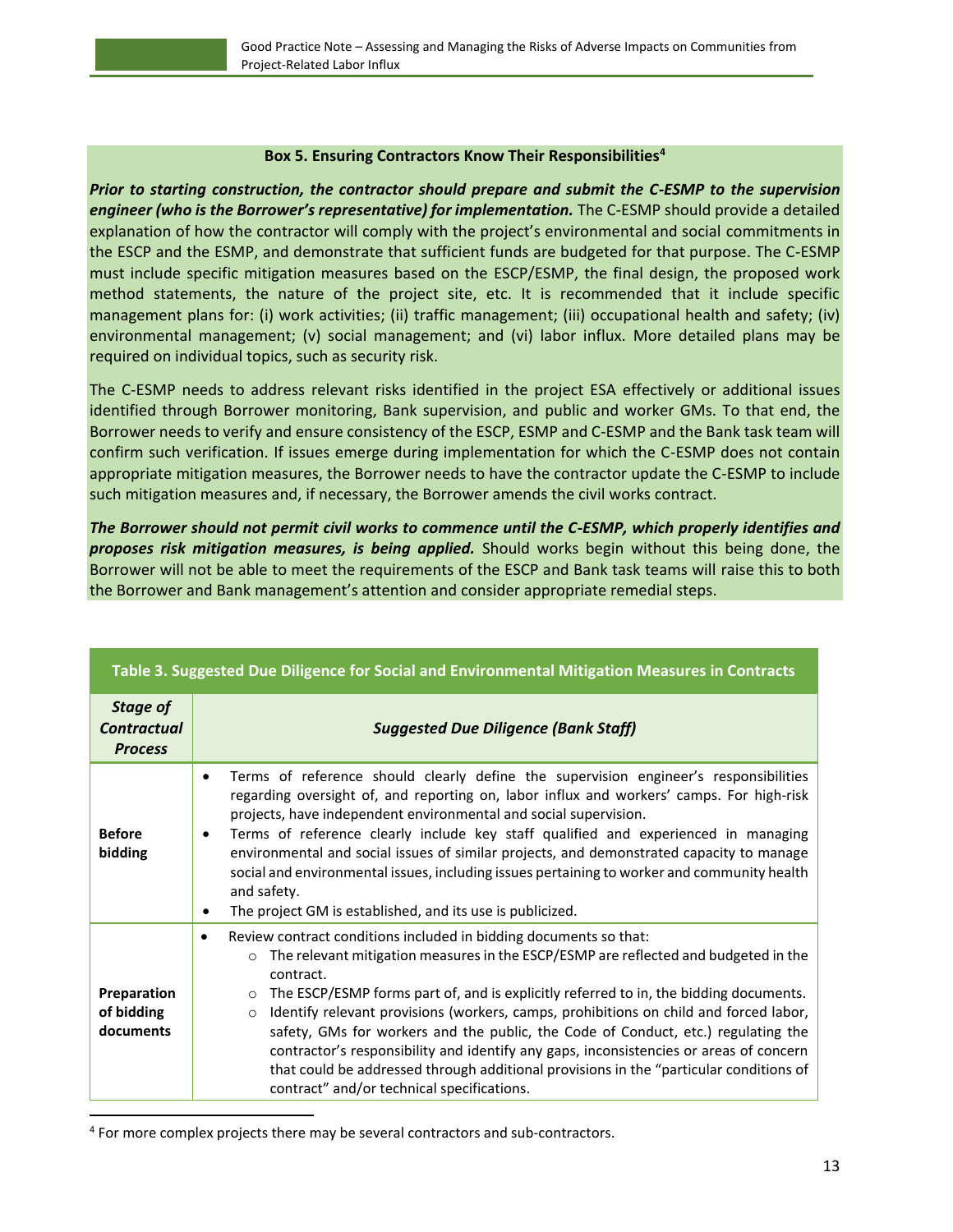|                                                         | Table 3. Suggested Due Diligence for Social and Environmental Mitigation Measures in Contracts                                                                                                                                                                                                                                                                                                                                                                                                                                                                                                                                                                                                                                                                                                                                                                                                                                                                                                                                                                                                                                                                                                                                                                                                                                                                                                                                                                                                |  |  |  |
|---------------------------------------------------------|-----------------------------------------------------------------------------------------------------------------------------------------------------------------------------------------------------------------------------------------------------------------------------------------------------------------------------------------------------------------------------------------------------------------------------------------------------------------------------------------------------------------------------------------------------------------------------------------------------------------------------------------------------------------------------------------------------------------------------------------------------------------------------------------------------------------------------------------------------------------------------------------------------------------------------------------------------------------------------------------------------------------------------------------------------------------------------------------------------------------------------------------------------------------------------------------------------------------------------------------------------------------------------------------------------------------------------------------------------------------------------------------------------------------------------------------------------------------------------------------------|--|--|--|
| <b>Stage of</b><br><b>Contractual</b><br><b>Process</b> | <b>Suggested Due Diligence (Bank Staff)</b>                                                                                                                                                                                                                                                                                                                                                                                                                                                                                                                                                                                                                                                                                                                                                                                                                                                                                                                                                                                                                                                                                                                                                                                                                                                                                                                                                                                                                                                   |  |  |  |
|                                                         | o Include a requirement that all workers sign 'Codes of Conduct' governing behavior,<br>and identifying sanctions.<br>Clearly identify that training programs on environmental and social topics, including<br>HIV/AIDS, implementing the Codes of Conduct, and others as identified in the ESA will<br>be undertaken by external providers.<br>The contract conditions clearly specify what type of penalty the contractor will face if the<br>$\bullet$<br>provisions of the ESCP, ESMP and C-ESMP are not adhered to—including by sub-contractors.<br>This may include direct penalties to contractors for poor performance on social and<br>environmental matters or specific Performance Securities for ESCP, ESMP and C-ESMP<br>compliance, and/or incentives for good performance, such as a low accident rate.<br>Bidding documents make clear the responsibilities of the contractor to prepare and adhere<br>$\bullet$<br>to a C-ESMP based on the ESMP and ESCP commitments, and that no civil works will<br>commence until the C-ESMP has been approved by the supervision engineer.<br>The bidding documents detail how the contractor and supervision engineer will be required<br>$\bullet$<br>to monitor and report on the impacts on the local community, issues related to labor influx<br>and workers' camps.<br>Propose Key Performance Indicators for contract management, reflecting issues and risks<br>$\bullet$<br>specific to the contract and the monitoring plan. |  |  |  |
| <b>Bidding</b><br>evaluation                            | Review the Borrower's bid evaluation report and request to review the bids where<br>$\bullet$<br>appropriate, to verify for the recommended bidder that documents related to the<br>ESCP/ESMP, environmental and social implementation capacity, and other obligations of the<br>contractor required to be submitted with the bid are sufficiently detailed and cover the<br>contractual requirements.<br>Require the contractor's representative or dedicated community liaison staff to have the<br>$\bullet$<br>ability to communicate in the language of the Borrower and/or the local language.<br>Verify that the contract management framework identifies clearly lines of communication<br>$\bullet$<br>and that these are formalized, and a consistent record is provided.<br>The contractor is required to meet the project's occupational health and safety (OHS)<br>$\bullet$<br>requirements for capability and experience.                                                                                                                                                                                                                                                                                                                                                                                                                                                                                                                                                      |  |  |  |
| After<br>contract<br>signing                            | Prior to commencing works, the contractor submits site-specific C-ESMP(s) based on the<br>$\bullet$<br>ESMP and ESCP commitments, which includes specific management plans as identified in the<br>ESA, such as: (i) work activities; (ii) traffic management; (iii) occupational health and safety;<br>(iv) environmental management; (v) social management; and (vi) labor influx.<br>Supervision engineer reviews and approves the C-ESMP-with inputs from appropriate<br>$\bullet$<br>Government agencies-before any works start. The Bank should also review and clear the C-<br>ESMP. Borrower should publicly disclose the approved C-ESMP.<br>Ensure that the Borrower sets up a process for contract management that plans for regular<br>$\bullet$<br>meetings of the parties to monitor the contractor's performance in all areas.<br>Ensure the ESCP, ESMP, C-ESMP and mitigation plans are updated promptly and re-disclosed<br>$\bullet$<br>as appropriate to address new issues.<br>Ensure that the Borrower's reports to the Bank include:<br>$\bullet$<br>Training activities for workers on OHS, activities related to the Code of Conduct, etc.<br>$\circ$<br>Performance for the six areas of recommended specific management plans.<br>$\circ$<br>GM reports, including number and type of complaints, disposition of complaints.<br>$\circ$<br>Status of stakeholder engagement, including information disclosed on issues related to<br>$\circ$<br>labor influx.       |  |  |  |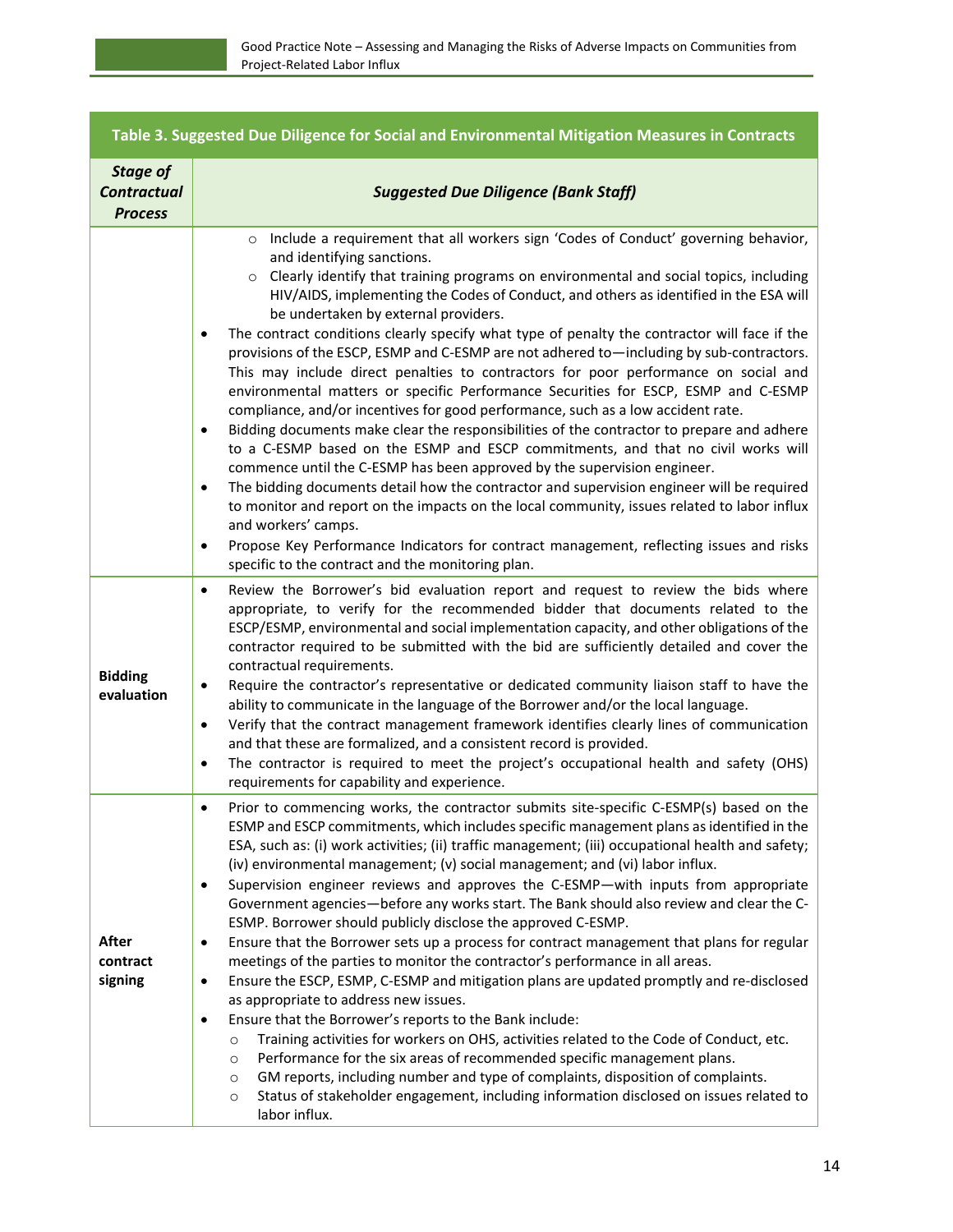| Table 3. Suggested Due Diligence for Social and Environmental Mitigation Measures in Contracts |                                                                                                                                                                                                                      |  |  |  |
|------------------------------------------------------------------------------------------------|----------------------------------------------------------------------------------------------------------------------------------------------------------------------------------------------------------------------|--|--|--|
| Stage of<br><b>Contractual</b><br><b>Process</b>                                               | <b>Suggested Due Diligence (Bank Staff)</b>                                                                                                                                                                          |  |  |  |
|                                                                                                | Key Performance Indicators (including the local community/stakeholder engagement<br>$\circ$<br>plan, if applicable).                                                                                                 |  |  |  |
|                                                                                                | Labor status (including planned influx or egress of workers) in reporting period and<br>$\circ$<br>projections for next reporting period.<br>Identification of any adaptation of management plans needed.<br>$\circ$ |  |  |  |

# **Project Management: Examples of Mitigation Measures**

23. *Table 4 summarizes examples of mitigation measures that can be used to mitigate the impacts of labor influx.* This list is not comprehensive, and project-specific measures are typically established as part of the labor influx assessment. The table is organized according to the type of impact and outlines the different mitigation measures and responsibilities of the contractor, the Borrower and the Bank. The assignment of responsibilities between the contractor and Borrower may vary in a specific project to improve effectiveness and efficiency in implementation.

# <span id="page-18-0"></span>**Community Engagement**

24. *As required by [ESSs](https://www.worldbank.org/en/projects-operations/environmental-and-social-framework/brief/environmental-and-social-standards?cq_ck=1522164538151#ess1) 1 and 10, information disclosure, community involvement, and GMs are fundamental, particularly for projects that have significant social and environmental impacts,.* Extensive guidance has been written on community engagement in general, and specifically regarding labor influx issues. The section below highlights some key elements.

25. *Stakeholder engagement should begin during initial project decision-making and continue routinely throughout the life of the project.* The key objectives of a project's SEP are to: (i) provide accurate and timely information, (ii) help manage community expectations, (iii) help promote awareness and understanding of potential issues and measures to address them, and (iv) benefit from local knowledge about potential risks and pre-existing problems. In this context, it is important to focusspecifically on disadvantaged or vulnerable individuals or groups who may be disproportionately impacted and/or have less opportunity to voice their comments, including women and children. Engaging community service organizations to reach such groups may help to provide this outreach.

26. *Collecting timely feedback from local communities on the project's social and environmental performance is an invaluable tool for risk management.* To allow for such feedback, the project requires an effective communication system to provide relevant information and receive input in a timely manner. For small projects, this might be done through regular community meetings, quarterly newsletters or an annual report. Good international practice includes appointing a community liaison, independent from the contractor or Borrower to be a focal point to manage community relations, inquiries, and complaints, and document any such engagements and their outcome. Ideally, this person would be involved in the GM process.

27. *An accessible and inclusive project-level GM is a key requirement under ESS10 to manage labor influx-related risks. It is important that the GM promptly and effectively respond to all reported concerns*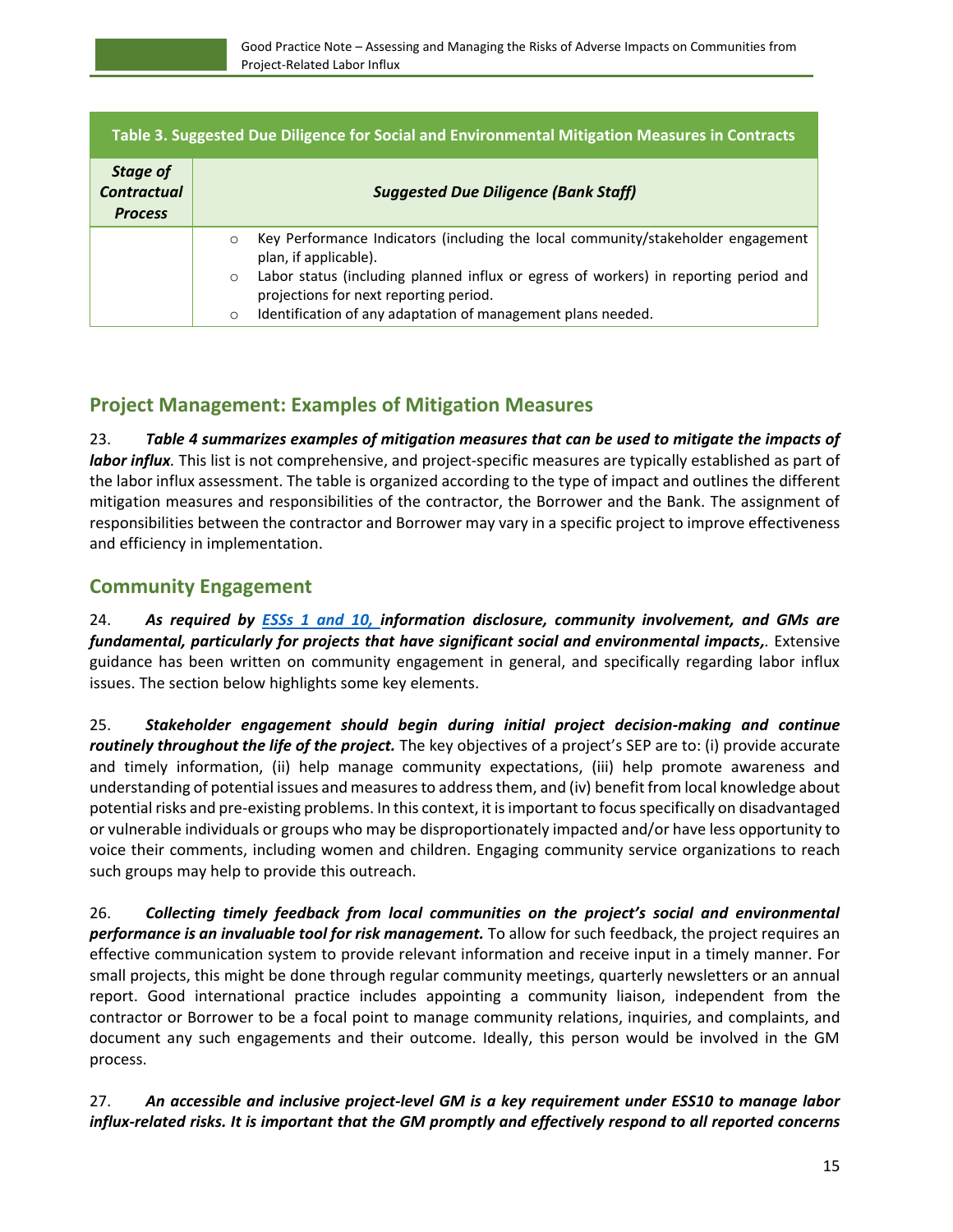*and not be limited to dealing with specific issues only (i.e., compensation or land acquisition).* An effective GM should require all grievances to be treated confidentially without risk of retaliation and be able to refer complainants to police and other service providers where appropriate (e.g., in case of GBV complaints). Annex 1 of ESS10 provides an outline for a GM. The Guidance Note for ESS10 also carries a checklist on GM components.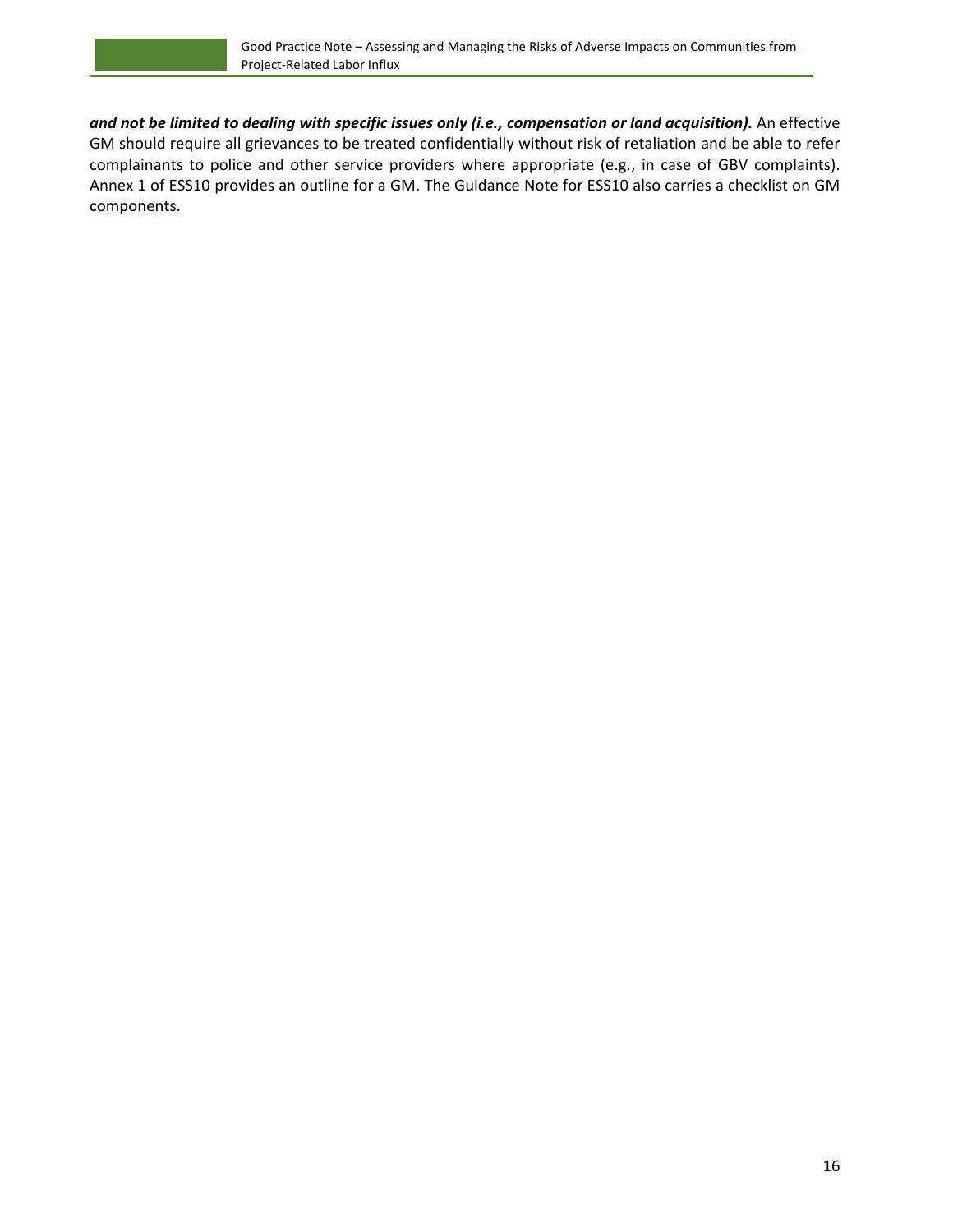| Table 4. Representative Examples of Mitigation Measures by Impacts during Project Implementation                                                                                                               |                                                                                                                                                                                                                 |                                                                                                                                                                                                                                                                                                                                                                                                                                                                                                                                                                       |                                     |                                                                                                                                                                                                                                                                                                                                                           |  |
|----------------------------------------------------------------------------------------------------------------------------------------------------------------------------------------------------------------|-----------------------------------------------------------------------------------------------------------------------------------------------------------------------------------------------------------------|-----------------------------------------------------------------------------------------------------------------------------------------------------------------------------------------------------------------------------------------------------------------------------------------------------------------------------------------------------------------------------------------------------------------------------------------------------------------------------------------------------------------------------------------------------------------------|-------------------------------------|-----------------------------------------------------------------------------------------------------------------------------------------------------------------------------------------------------------------------------------------------------------------------------------------------------------------------------------------------------------|--|
| (Note: The designation of responsibilities between contractor and Borrower may vary on a project-specific<br>basis, in order to improve effectiveness and efficiency in implementation and associated results) |                                                                                                                                                                                                                 |                                                                                                                                                                                                                                                                                                                                                                                                                                                                                                                                                                       |                                     |                                                                                                                                                                                                                                                                                                                                                           |  |
|                                                                                                                                                                                                                |                                                                                                                                                                                                                 | <b>Potential Mitigation Measures</b>                                                                                                                                                                                                                                                                                                                                                                                                                                                                                                                                  |                                     |                                                                                                                                                                                                                                                                                                                                                           |  |
| <b>Assessed Risk</b>                                                                                                                                                                                           |                                                                                                                                                                                                                 |                                                                                                                                                                                                                                                                                                                                                                                                                                                                                                                                                                       |                                     |                                                                                                                                                                                                                                                                                                                                                           |  |
| and Impact                                                                                                                                                                                                     |                                                                                                                                                                                                                 | <b>Borrower</b>                                                                                                                                                                                                                                                                                                                                                                                                                                                                                                                                                       |                                     | <b>World Bank</b>                                                                                                                                                                                                                                                                                                                                         |  |
|                                                                                                                                                                                                                | <b>Contractor</b>                                                                                                                                                                                               | Project-specific - With Support                                                                                                                                                                                                                                                                                                                                                                                                                                                                                                                                       | <b>Broader Enabling Environment</b> |                                                                                                                                                                                                                                                                                                                                                           |  |
|                                                                                                                                                                                                                |                                                                                                                                                                                                                 | of the Supervision Engineer                                                                                                                                                                                                                                                                                                                                                                                                                                                                                                                                           |                                     |                                                                                                                                                                                                                                                                                                                                                           |  |
| <b>Social Risks</b>                                                                                                                                                                                            |                                                                                                                                                                                                                 |                                                                                                                                                                                                                                                                                                                                                                                                                                                                                                                                                                       |                                     |                                                                                                                                                                                                                                                                                                                                                           |  |
| All                                                                                                                                                                                                            |                                                                                                                                                                                                                 | <b>Establishment and operation of</b><br>an effective GM accessible to<br>community members-ideally with<br>involvement of civil society<br>organizations-to facilitate early<br>identification of problems and<br>targeted mitigating interventions<br>by Borrower;<br>■ Provision of information to<br>communities on how to use the<br>GM to report issues;<br>■ Monitoring and taking<br>appropriate actions to ensure C-<br>ESMP provisions are met;<br>Inclusion of relevant provisions<br>in the ESMP;<br>Inclusion of relevant provisions<br>in the contract. |                                     | Inclusion of relevant provisions<br>in the ESMP and Legal Agreement;<br>Provision of advice on expected<br>or likely issues based on Bank<br>experience;<br>Implementation support to verify<br>compliance with the ESMP and C-<br>ESMP;<br>■ Monitoring of GM resolution<br>rates and identification of<br>recurring issues to discuss with<br>Borrower. |  |
| <b>Risk of social</b><br>conflict                                                                                                                                                                              | Provision of training and socialization of<br>Code of Conduct for workers in local<br>language(s);<br>Provision of cultural sensitization training<br>for workers regarding engagement with<br>local community. | ■ Consultations with and<br>involvement of local communities<br>in project planning and<br>implementation;<br>Awareness-raising among local<br>community and workers.                                                                                                                                                                                                                                                                                                                                                                                                 |                                     |                                                                                                                                                                                                                                                                                                                                                           |  |
| <b>Increased risk</b><br>of Code of<br>Conduct                                                                                                                                                                 | ■ Paying adequate salaries for workers to<br>reduce incentive for theft;<br>Paying salaries into workers' bank<br>accounts rather than in cash:                                                                 | Reinforcement of local law<br>enforcement staff;<br>■ Enforcement of laws on drug<br>abuse and traffic:                                                                                                                                                                                                                                                                                                                                                                                                                                                               |                                     |                                                                                                                                                                                                                                                                                                                                                           |  |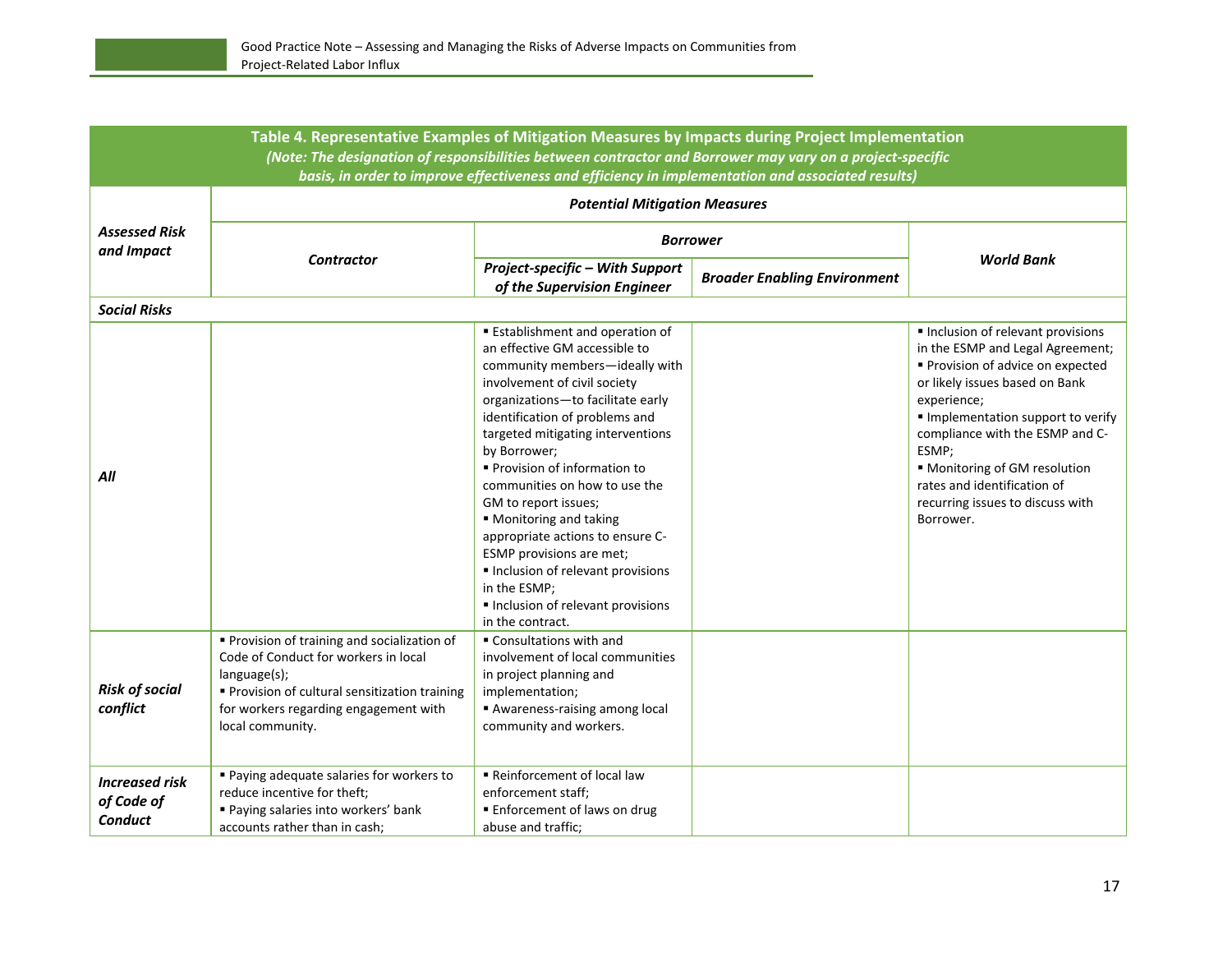| Table 4. Representative Examples of Mitigation Measures by Impacts during Project Implementation<br>(Note: The designation of responsibilities between contractor and Borrower may vary on a project-specific<br>basis, in order to improve effectiveness and efficiency in implementation and associated results) |                                                                                                                                                                                                                                                                                                                  |                                                                                                                                                                                                                                                                                                                                                                                 |                                                                      |                   |  |
|--------------------------------------------------------------------------------------------------------------------------------------------------------------------------------------------------------------------------------------------------------------------------------------------------------------------|------------------------------------------------------------------------------------------------------------------------------------------------------------------------------------------------------------------------------------------------------------------------------------------------------------------|---------------------------------------------------------------------------------------------------------------------------------------------------------------------------------------------------------------------------------------------------------------------------------------------------------------------------------------------------------------------------------|----------------------------------------------------------------------|-------------------|--|
|                                                                                                                                                                                                                                                                                                                    |                                                                                                                                                                                                                                                                                                                  | <b>Potential Mitigation Measures</b>                                                                                                                                                                                                                                                                                                                                            |                                                                      |                   |  |
| <b>Assessed Risk</b><br>and Impact                                                                                                                                                                                                                                                                                 |                                                                                                                                                                                                                                                                                                                  | <b>Borrower</b>                                                                                                                                                                                                                                                                                                                                                                 |                                                                      |                   |  |
|                                                                                                                                                                                                                                                                                                                    | <b>Contractor</b>                                                                                                                                                                                                                                                                                                | Project-specific - With Support<br>of the Supervision Engineer                                                                                                                                                                                                                                                                                                                  | <b>Broader Enabling Environment</b>                                  | <b>World Bank</b> |  |
| violations,<br>including<br>inappropriate<br>behavior and<br>crime (including<br>prostitution,<br>theft and<br>substance<br>abuse)                                                                                                                                                                                 | ■ Sourcing of local workforce;<br>■ Creation of supervised leisure areas in<br>workers' camp;<br>" Cooperation with local law enforcement;<br>Introduction of sanctions (e.g., dismissal)<br>for workers involved in criminal activities;<br>Provision of substance abuse prevention<br>and management programs. | · Police monitoring to prevent<br>drugs trafficking;<br><b>Sensitization campaigns both for</b><br>workers and local communities.                                                                                                                                                                                                                                               |                                                                      |                   |  |
| <b>Adverse</b><br>impacts on<br>community<br>dynamics                                                                                                                                                                                                                                                              | Provision of services in the workers'<br>camp to reduce the need for workers to<br>use local community facilities (internet,<br>sports);<br>Provision of entertainment and events<br>for workers within camp to reduce<br>incentives for mixing with local<br>community.                                         | Liaison with civil society<br>organizations to create integrative<br>action plans; provision of upfront<br>information on potentially<br>detrimental impacts on local<br>communities.                                                                                                                                                                                           | Investment in community<br>participation and engagement<br>programs. |                   |  |
| Influx of<br><b>Additional</b><br><b>Population</b><br>("Followers")                                                                                                                                                                                                                                               | " Contractor to hire workers through<br>recruitment offices and avoid hiring "at the<br>gate" to discourage spontaneous influx of<br>job seekers.                                                                                                                                                                | " Communications campaign to<br>manage expectations and<br>discourage spontaneous influx of<br>job seekers;<br>" Local government to address this<br>additional influx of the "followers"<br>to prevent illegal and unsafe<br>settlements from developing;<br><b>Explore options for orderly</b><br>accommodation on open space<br>that can be monitored by law<br>enforcement. |                                                                      |                   |  |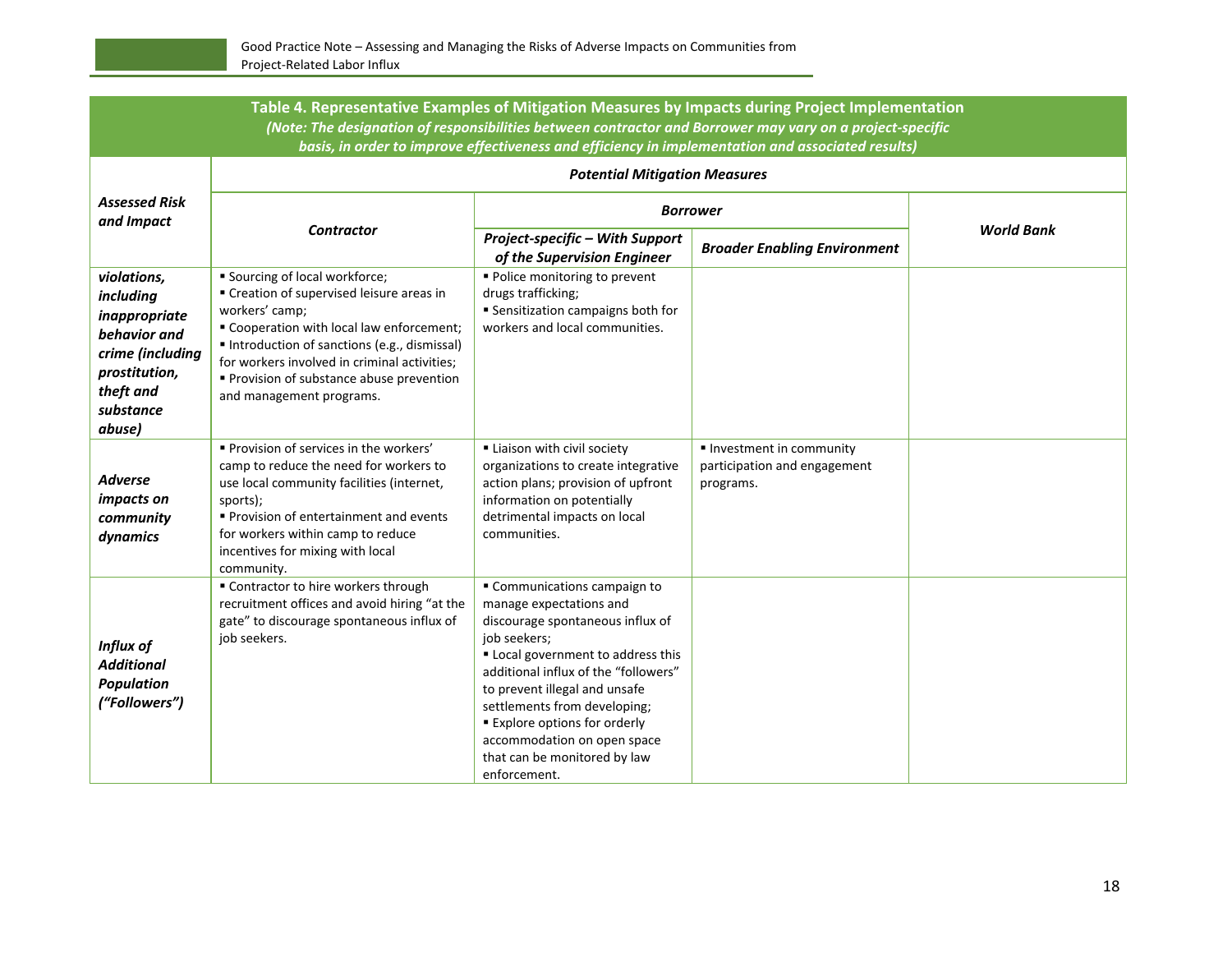| Table 4. Representative Examples of Mitigation Measures by Impacts during Project Implementation<br>(Note: The designation of responsibilities between contractor and Borrower may vary on a project-specific<br>basis, in order to improve effectiveness and efficiency in implementation and associated results) |                                                                                                                                                                                                                                                                                                                                                                                                                                                                                                                                                                                                                                                            |                                                                                                                                                                                                                                                                                                   |                                                                                                              |                   |  |
|--------------------------------------------------------------------------------------------------------------------------------------------------------------------------------------------------------------------------------------------------------------------------------------------------------------------|------------------------------------------------------------------------------------------------------------------------------------------------------------------------------------------------------------------------------------------------------------------------------------------------------------------------------------------------------------------------------------------------------------------------------------------------------------------------------------------------------------------------------------------------------------------------------------------------------------------------------------------------------------|---------------------------------------------------------------------------------------------------------------------------------------------------------------------------------------------------------------------------------------------------------------------------------------------------|--------------------------------------------------------------------------------------------------------------|-------------------|--|
| <b>Assessed Risk</b><br>and Impact                                                                                                                                                                                                                                                                                 |                                                                                                                                                                                                                                                                                                                                                                                                                                                                                                                                                                                                                                                            | <b>Potential Mitigation Measures</b>                                                                                                                                                                                                                                                              |                                                                                                              |                   |  |
|                                                                                                                                                                                                                                                                                                                    |                                                                                                                                                                                                                                                                                                                                                                                                                                                                                                                                                                                                                                                            | <b>Borrower</b>                                                                                                                                                                                                                                                                                   |                                                                                                              |                   |  |
|                                                                                                                                                                                                                                                                                                                    | <b>Contractor</b>                                                                                                                                                                                                                                                                                                                                                                                                                                                                                                                                                                                                                                          | Project-specific - With Support<br>of the Supervision Engineer                                                                                                                                                                                                                                    | <b>Broader Enabling Environment</b>                                                                          | <b>World Bank</b> |  |
| <b>Increased</b><br>burden on<br>public service<br><b>Provision</b>                                                                                                                                                                                                                                                | " Workers' camp to include electricity,<br>wastewater disposal and septic systems,<br>dedicated healthcare facilities or support<br>of local healthcare services;<br>Identification of authorized water supply<br>source and prohibition of use from other<br>community sources;<br><b>Separate service providers for</b><br>community and workers'<br>camp/construction site;<br>" Code of Conduct or worksite procedures<br>on personal water and electricity<br>consumption.                                                                                                                                                                            | • Contingency plans for temporary<br>rise in demand for utilities and<br>public service provision.                                                                                                                                                                                                | Investment in and capacity<br>building of local public service<br>providers.                                 |                   |  |
| <b>Increased risk</b><br>of<br>communicable<br>diseases<br>(including STDs<br>and HIV/AIDS) <sup>5</sup>                                                                                                                                                                                                           | <b>Screening worker influx for</b><br>communicable disease and providing<br>treatment, as appropriate, to reduce<br>exposure to local population<br>" Vaccinating workers against common and<br>endemic (locally prevalent) diseases;<br>" Contracting of an HIV service provider to<br>be available on-site in high risk areas,<br>where worker numbers are above a certain<br>threshold;<br>Implementation of HIV/AIDS education<br>program;<br>Information campaigns on STDs among<br>the workers and local community;<br><b>Education about the transmission of</b><br>diseases, age of consent in project area,<br>and reminder about Code of Conduct | ■ Establishment or upgrade of<br>health centers at camp and<br>construction sites (unless<br>designated as contractor<br>responsibility);<br>■ Free testing facilities;<br>Provision of condoms;<br>• Monitoring of local population<br>health data, in particular for<br>transmissible diseases. | Community sensitization<br>campaigns;<br>Awareness raising about public<br>health impacts from labor influx. |                   |  |

<sup>5</sup> Toolkit available a[t www.theroadtogoodhealth.org](http://www.theroadtogoodhealth.org/)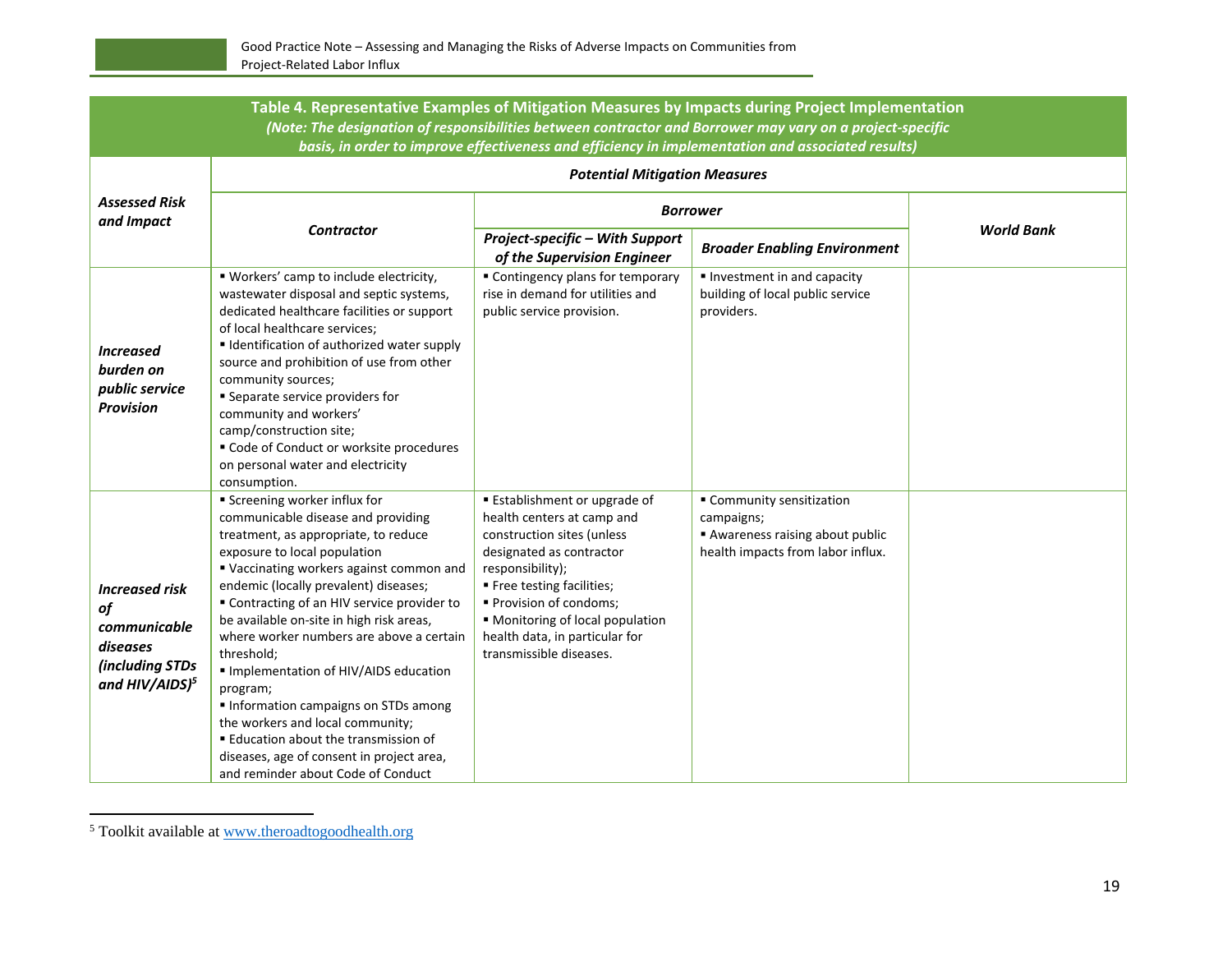| Table 4. Representative Examples of Mitigation Measures by Impacts during Project Implementation<br>(Note: The designation of responsibilities between contractor and Borrower may vary on a project-specific<br>basis, in order to improve effectiveness and efficiency in implementation and associated results) |                                                                                                                                                                                                                                                                                                                                                                                                                                                                                                                                                                                                                                                                                                                                                                                                                                                                       |                                                                                                                                                                                                                                                                                                                                        |                                                                                                                                                                                                                                                                                                                              |                   |
|--------------------------------------------------------------------------------------------------------------------------------------------------------------------------------------------------------------------------------------------------------------------------------------------------------------------|-----------------------------------------------------------------------------------------------------------------------------------------------------------------------------------------------------------------------------------------------------------------------------------------------------------------------------------------------------------------------------------------------------------------------------------------------------------------------------------------------------------------------------------------------------------------------------------------------------------------------------------------------------------------------------------------------------------------------------------------------------------------------------------------------------------------------------------------------------------------------|----------------------------------------------------------------------------------------------------------------------------------------------------------------------------------------------------------------------------------------------------------------------------------------------------------------------------------------|------------------------------------------------------------------------------------------------------------------------------------------------------------------------------------------------------------------------------------------------------------------------------------------------------------------------------|-------------------|
|                                                                                                                                                                                                                                                                                                                    |                                                                                                                                                                                                                                                                                                                                                                                                                                                                                                                                                                                                                                                                                                                                                                                                                                                                       | <b>Potential Mitigation Measures</b>                                                                                                                                                                                                                                                                                                   |                                                                                                                                                                                                                                                                                                                              |                   |
| <b>Assessed Risk</b><br>and Impact                                                                                                                                                                                                                                                                                 |                                                                                                                                                                                                                                                                                                                                                                                                                                                                                                                                                                                                                                                                                                                                                                                                                                                                       |                                                                                                                                                                                                                                                                                                                                        | <b>Borrower</b>                                                                                                                                                                                                                                                                                                              |                   |
|                                                                                                                                                                                                                                                                                                                    | <b>Contractor</b>                                                                                                                                                                                                                                                                                                                                                                                                                                                                                                                                                                                                                                                                                                                                                                                                                                                     | Project-specific - With Support<br>of the Supervision Engineer                                                                                                                                                                                                                                                                         | <b>Broader Enabling Environment</b>                                                                                                                                                                                                                                                                                          | <b>World Bank</b> |
|                                                                                                                                                                                                                                                                                                                    | commitments and sanctions for non-<br>compliance;<br>■ Provision of condoms.                                                                                                                                                                                                                                                                                                                                                                                                                                                                                                                                                                                                                                                                                                                                                                                          |                                                                                                                                                                                                                                                                                                                                        |                                                                                                                                                                                                                                                                                                                              |                   |
| Gender-based<br>violence,<br>including sexual<br>harassment,<br>child abuse and<br>exploitation                                                                                                                                                                                                                    | " Contractor Code of Conduct developed,<br>incorporated into workers' contracts, and<br>training and socialization on it provided to<br>workers<br>" Mandatory and regular training for<br>workers on required lawful conduct in local<br>community and legal consequences for<br>failure to comply with laws;<br>" Commitment / policy to cooperate with<br>law enforcement agencies investigating<br>perpetrators of gender-based violence;<br>" Creation of partnership with local civil<br>society organization to report workers'<br>misconduct and complaints/reports on<br>gender-based violence or harassment<br>through the GM;<br>" Provision of opportunities for workers to<br>regularly return to their families;<br>Provision of opportunities for workers to<br>take advantage of entertainment<br>opportunities away from rural local<br>communities. | Instruction and equipping of local<br>law enforcement to act on<br>community complaints;<br>Information and awareness-<br>raising campaigns for community<br>members, specifically women and<br>girls;<br>Provision of information to local<br>community about the contractor's<br>policies and Code of Conduct<br>(where applicable). | Increased security presence in<br>nearby communities;<br>Reinforcement of police force<br>where needed;<br>Deployment of female police<br>officers in project area;<br>Application of long-term<br>community-based approaches to<br>address the issue;<br>■ Enforcement of laws on sexual<br>violence and human trafficking. |                   |
| <b>Child labor and</b><br>school drop out                                                                                                                                                                                                                                                                          | " Local community provided with<br>information on contractor's policies and<br>Code of Conduct<br><b>Ensuring that children and minors are not</b><br>employed directly or indirectly on the<br>project.                                                                                                                                                                                                                                                                                                                                                                                                                                                                                                                                                                                                                                                              | " Communication on hiring<br>criteria, minimum age, and<br>applicable laws.                                                                                                                                                                                                                                                            | <b>Enforcement of legislation on</b><br>child labor.                                                                                                                                                                                                                                                                         |                   |
| <b>Local inflation</b><br>of prices and                                                                                                                                                                                                                                                                            | Appropriate mix of locally and non-locally<br>procured goods to allow local project                                                                                                                                                                                                                                                                                                                                                                                                                                                                                                                                                                                                                                                                                                                                                                                   |                                                                                                                                                                                                                                                                                                                                        | • Monitoring of local prices and<br>security of supply.                                                                                                                                                                                                                                                                      |                   |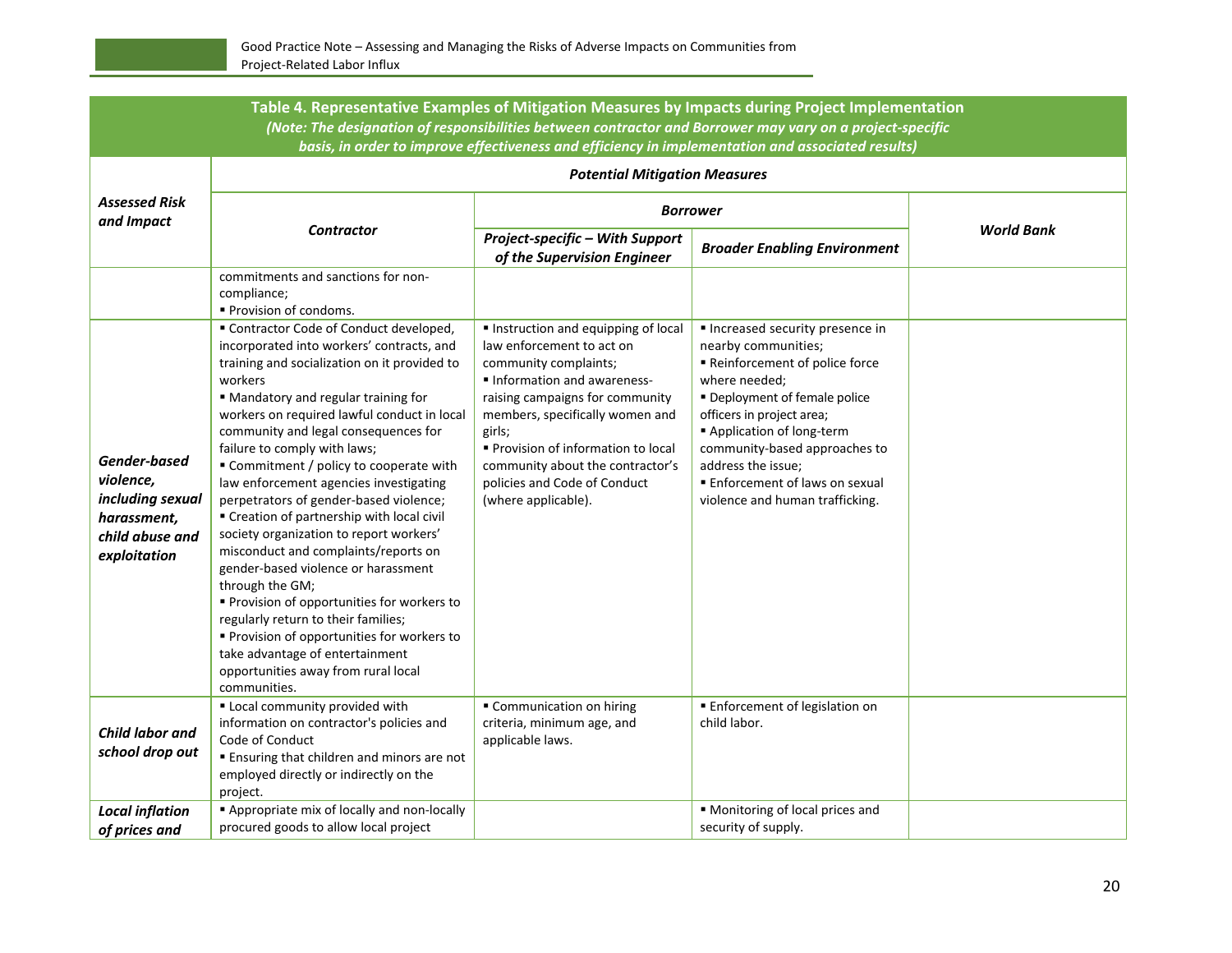| Table 4. Representative Examples of Mitigation Measures by Impacts during Project Implementation<br>(Note: The designation of responsibilities between contractor and Borrower may vary on a project-specific |                                                                                                                                                                                                                                                                                                                                                                                                                                                                                                                                                                                                                            |                                                                                                                                  |                                                                                                                |                   |  |  |  |
|---------------------------------------------------------------------------------------------------------------------------------------------------------------------------------------------------------------|----------------------------------------------------------------------------------------------------------------------------------------------------------------------------------------------------------------------------------------------------------------------------------------------------------------------------------------------------------------------------------------------------------------------------------------------------------------------------------------------------------------------------------------------------------------------------------------------------------------------------|----------------------------------------------------------------------------------------------------------------------------------|----------------------------------------------------------------------------------------------------------------|-------------------|--|--|--|
| basis, in order to improve effectiveness and efficiency in implementation and associated results)                                                                                                             |                                                                                                                                                                                                                                                                                                                                                                                                                                                                                                                                                                                                                            |                                                                                                                                  |                                                                                                                |                   |  |  |  |
|                                                                                                                                                                                                               | <b>Potential Mitigation Measures</b>                                                                                                                                                                                                                                                                                                                                                                                                                                                                                                                                                                                       |                                                                                                                                  |                                                                                                                |                   |  |  |  |
| <b>Assessed Risk</b><br>and Impact                                                                                                                                                                            | <b>Contractor</b>                                                                                                                                                                                                                                                                                                                                                                                                                                                                                                                                                                                                          | <b>Borrower</b>                                                                                                                  |                                                                                                                |                   |  |  |  |
|                                                                                                                                                                                                               |                                                                                                                                                                                                                                                                                                                                                                                                                                                                                                                                                                                                                            | Project-specific - With Support<br>of the Supervision Engineer                                                                   | <b>Broader Enabling Environment</b>                                                                            | <b>World Bank</b> |  |  |  |
| crowding out of<br>local consumers                                                                                                                                                                            | benefits while reducing risk of crowding<br>out of and price hikes for local consumers.                                                                                                                                                                                                                                                                                                                                                                                                                                                                                                                                    |                                                                                                                                  |                                                                                                                |                   |  |  |  |
| <b>Increased</b><br>pressure on<br>accommodatio<br>n and rents                                                                                                                                                | " When accommodation supply is limited<br>establishment of workers' camp facilities<br>with sufficient capacity for workers-<br>including sub-contractors-and associated<br>support staff.                                                                                                                                                                                                                                                                                                                                                                                                                                 | Inclusion in contract of funding<br>for establishment of workers'<br>camp.                                                       |                                                                                                                |                   |  |  |  |
| <b>Increased</b><br>traffic and rise<br>in accidents                                                                                                                                                          | Preparation and implementation of a<br>traffic management plan to be approved<br>by supervision engineer;<br><b>Building additional/separate roads to</b><br>project and workers' camp sites;<br>" Organization of commute from camp to<br>project to reduce traffic;<br>Road safety training and defensive<br>driving training for staff;<br><b>Sanctions for reckless driving, speed</b><br>limits on project vehicles, and route/time<br>management where in proximity to<br>populations, such as lower speed limits<br>near schools and avoidance of certain<br>times of day when more pedestrians are<br>on the road. | Local government engagement<br>with contractor and communities<br>to identify accident hotspots and<br>formulation of solutions. | Upgrading and maintaining roads<br>affected by project (unless<br>designated as contractor<br>responsibility). |                   |  |  |  |
| <b>Environmental Risks</b>                                                                                                                                                                                    |                                                                                                                                                                                                                                                                                                                                                                                                                                                                                                                                                                                                                            |                                                                                                                                  |                                                                                                                |                   |  |  |  |
| <b>Inadequate</b><br>waste disposal<br>and creation of<br>illegal waste<br>disposal sites                                                                                                                     | Reduction of waste generation;<br>Sound practices for waste disposal.                                                                                                                                                                                                                                                                                                                                                                                                                                                                                                                                                      | Inspection of waste disposal<br>arrangements.                                                                                    |                                                                                                                |                   |  |  |  |
| <b>Wastewater</b><br><b>Discharges</b>                                                                                                                                                                        | <b>Ensuring workers' camp and associated</b><br>facilities are connected to septic tank or<br>other wastewater systems which are                                                                                                                                                                                                                                                                                                                                                                                                                                                                                           | Regular inspection to ensure<br>proper functioning.                                                                              |                                                                                                                |                   |  |  |  |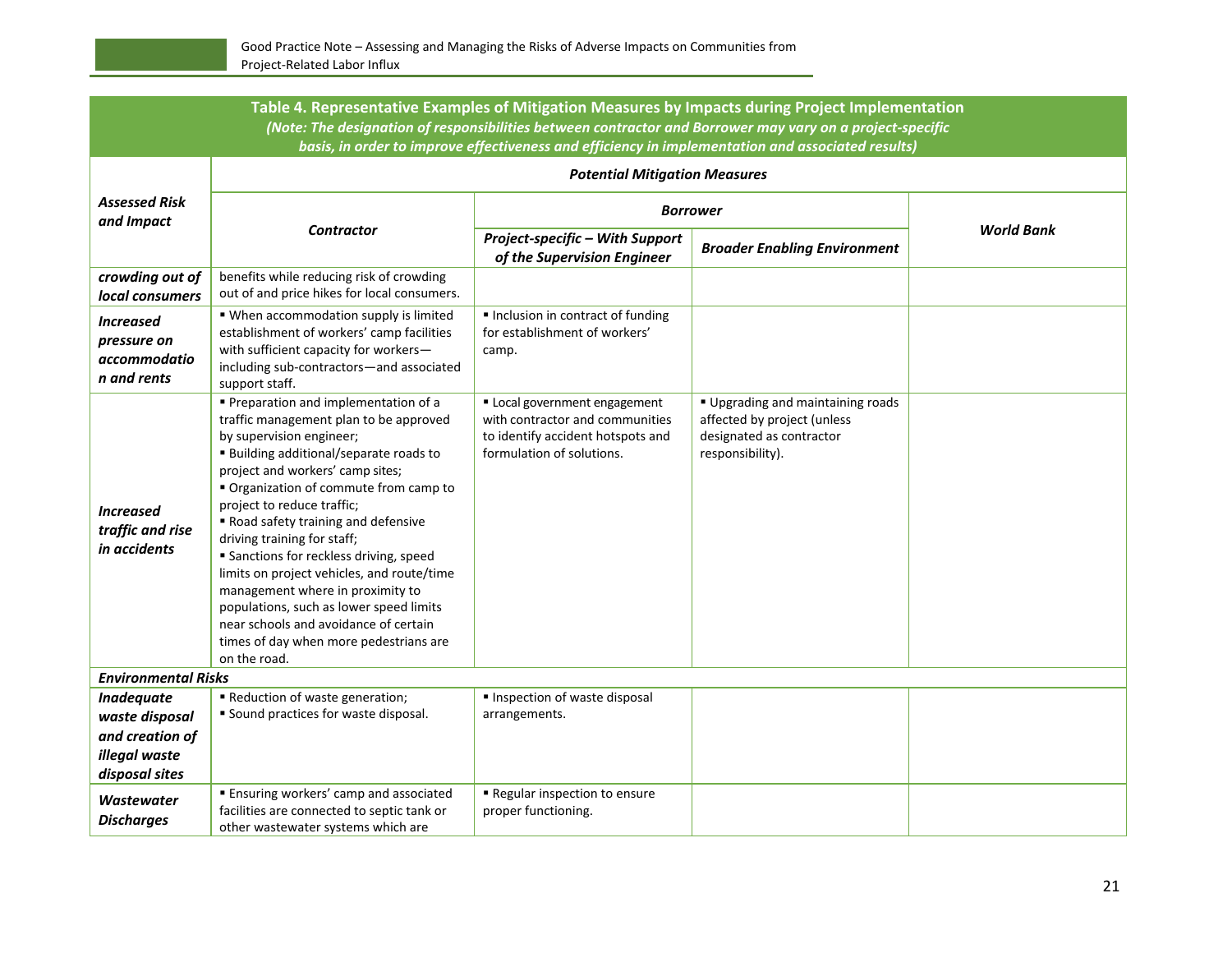| Table 4. Representative Examples of Mitigation Measures by Impacts during Project Implementation<br>(Note: The designation of responsibilities between contractor and Borrower may vary on a project-specific |                                                                                                                                                                                                                                              |                                                                                                                                           |                                     |                   |  |  |  |
|---------------------------------------------------------------------------------------------------------------------------------------------------------------------------------------------------------------|----------------------------------------------------------------------------------------------------------------------------------------------------------------------------------------------------------------------------------------------|-------------------------------------------------------------------------------------------------------------------------------------------|-------------------------------------|-------------------|--|--|--|
| basis, in order to improve effectiveness and efficiency in implementation and associated results)                                                                                                             |                                                                                                                                                                                                                                              |                                                                                                                                           |                                     |                   |  |  |  |
| <b>Assessed Risk</b><br>and Impact                                                                                                                                                                            | <b>Potential Mitigation Measures</b>                                                                                                                                                                                                         |                                                                                                                                           |                                     |                   |  |  |  |
|                                                                                                                                                                                                               | <b>Contractor</b>                                                                                                                                                                                                                            | <b>Borrower</b>                                                                                                                           |                                     |                   |  |  |  |
|                                                                                                                                                                                                               |                                                                                                                                                                                                                                              | Project-specific - With Support<br>of the Supervision Engineer                                                                            | <b>Broader Enabling Environment</b> | <b>World Bank</b> |  |  |  |
|                                                                                                                                                                                                               | appropriate and of sufficient capacity for<br>the number of workers and local<br>conditions.                                                                                                                                                 |                                                                                                                                           |                                     |                   |  |  |  |
| <b>Increased</b><br>demand on<br>freshwater<br>resources                                                                                                                                                      | Assessment of local water capacity and<br>mitigation, as appropriate;<br>■ Water conservation and recycling of<br>water;<br>" Consideration of use of rainwater where<br>feasible;<br>Avoiding contamination of fresh water<br>sources.      | Inclusion in contract of<br>requirement for rainwater<br>capture, use of non-potable water<br>for construction works, etc.                |                                     |                   |  |  |  |
| Camp-related<br>land use, access<br>roads, noise<br>and lights                                                                                                                                                | " Placement of workers' camp away from<br>environmentally sensitive areas to avoid<br>impacts on the local wildlife;<br>Routing of new access routes for<br>workers' camp to avoid/minimize<br>environmentally sensitive areas.              | Inclusion in contract of<br>requirements for camp locations.                                                                              |                                     |                   |  |  |  |
| <b>Increased</b><br>deforestation,<br>ecosystem<br>degradation,<br>and species loss                                                                                                                           | Only wood from legal commercial<br>sources to be used on the project;<br>Use of wood for fuel prohibited;<br>Reduction in energy demand, reduced<br>noise and light generation, reduced and<br>safe use of dangerous chemical<br>substances. | " Cooperation with environmental<br>organizations in the area to seek<br>their advice and allow for early<br>feedback on adverse impacts. |                                     |                   |  |  |  |
| <b>Increased</b><br>use/demand on<br>natural<br>resources                                                                                                                                                     | " Minimized land use change and use of<br>other natural resources;<br>Avoidance of deforestation around camp<br>area;<br>Prompt and effective response to<br>environmental and social issues raised by<br>supervision engineer.              | " Close monitoring of impact on<br>natural resources with<br>enforcement of contract or<br>legislative options.                           |                                     |                   |  |  |  |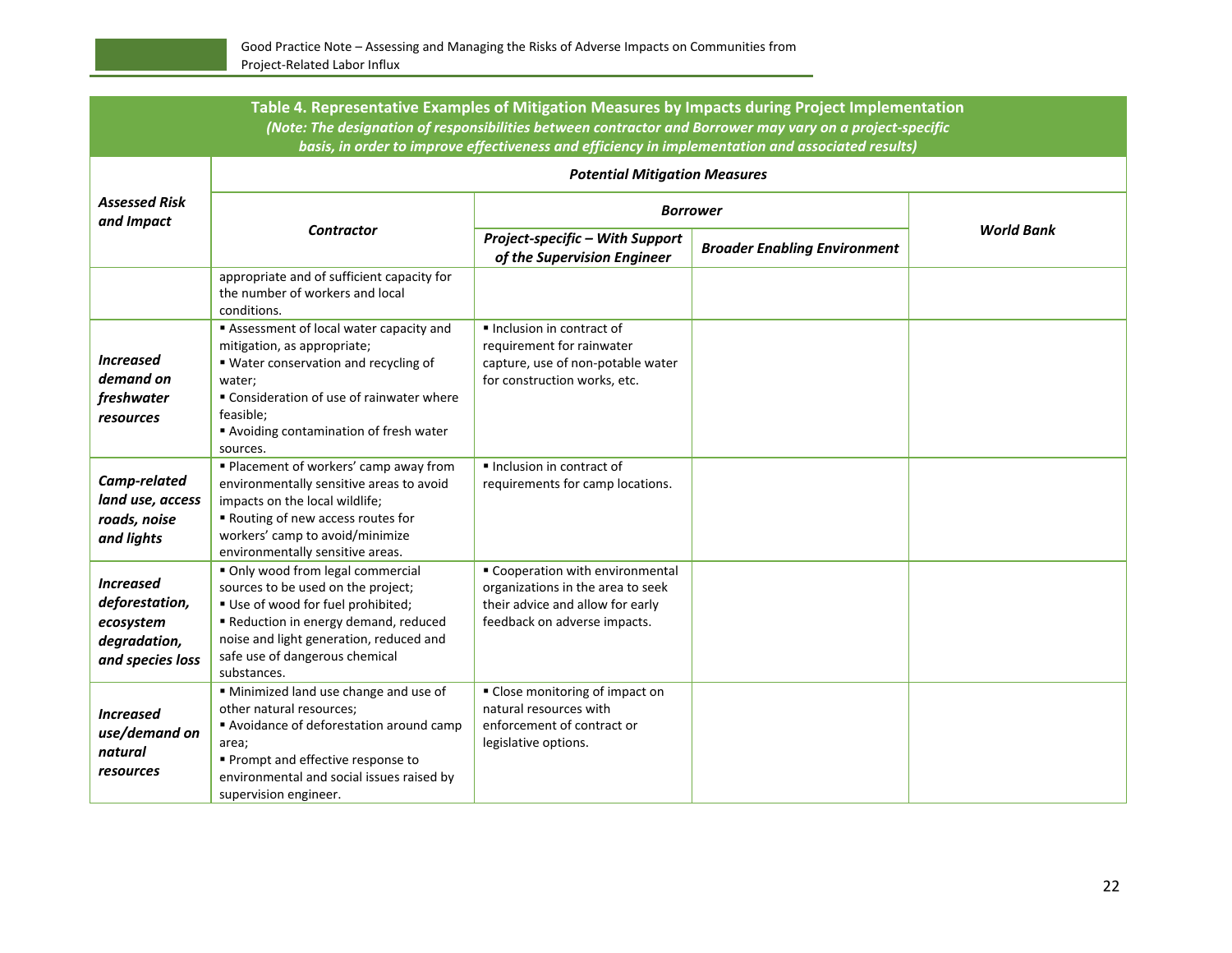# <span id="page-26-0"></span>**Monitoring, Reporting and Supervision during Implementation**

### *Monitoring and Reporting*

28. *As part of the ESMP or related management plans reflected in the ESCP, a monitoring and reporting system is required for the Borrower, the project implementing agency, the supervision engineer and the contractor to monitor implementation progress and report to the Bank.* The cost of monitoring is included in the cost of the ESMP, related management plans or Operation Manual (as applicable). The main objectives of the monitoring are to:

- Help identify the presence and significance of project-related impacts on local communities;
- Ensure that mitigation measures are implemented in a timely manner (and modified as needed);
- Ensure that the mitigation measures are achieving their objectives of addressing corresponding impacts, and
- Provide information to adapt the ESMP, related management plans or Operation Manual according to the results achieved and new circumstances or findings (including reporting on accident rates, traffic incidents, fatalities, grievance management, etc.).

29. *Monitoring of and reporting on the project should be complemented by an effective GM in order to address issues arising from project implementation, and this is particularly important when labor influx is a significant issue in the project. An effective GM also helps to detect unanticipated or recurring problems, and to manage them.* The project implementing agency sets up and supports the GM, in a manner satisfactory to the Bank, to receive, manage and facilitate resolution of stakeholders' concerns and grievances in a timely manner. *It is important that the GM be designed to accommodate all issues raised, including issues related to labor influx.* The way to make complaints needs to be simple and well publicized. The GM is usually scaled to the risks and potential adverse impacts of the project. The success of project-level GMs depends on a number of factors, such as: (i) their publicity and accessibility, (ii) the transparency of their operation, (iii) the credibility of their decision-making process and structure, (iv) their confidentiality and hence protection from any potential retaliation, and (v) the effectiveness of the associated business processes to resolve grievances where appropriate.

30. *The Borrower is responsible for contractor compliance with the applicable management plans (ESIA, C-ESMP, Labor Influx Management Plan and/or Workers' Camp Management Plan).* This includes a regular review of progress and compliance reports issued by the supervision engineer and contractor, facilitating consultation meetings with the local community during site visits, and tracking and recording the number of project workers recruited by contractors within and from outside the communities.

31. *In high-risk projects, good international practice recommends that Borrowers be encouraged to supplement project monitoring and reporting with external third-party monitors or independent experts, in addition to oversight by the supervision engineer and the implementing agency.* Third-party monitoring is defined as monitoring by parties that are external to the project's direct beneficiary chain or management structure, who assess whether intended outputs and outcomes have been achieved by the project and impacts have been addressed. Such monitoring is mainly used to provide an independent perspective on project or implementing agency performance. It can be conducted by civil society organizations, think tanks, academic institutions, or private firms. A separate GPN on Third-party [Monitoring](http://pubdocs.worldbank.org/en/578001530208566471/ESF-GPN-Third-Party-Monitoring-June-2018.pdf) is available.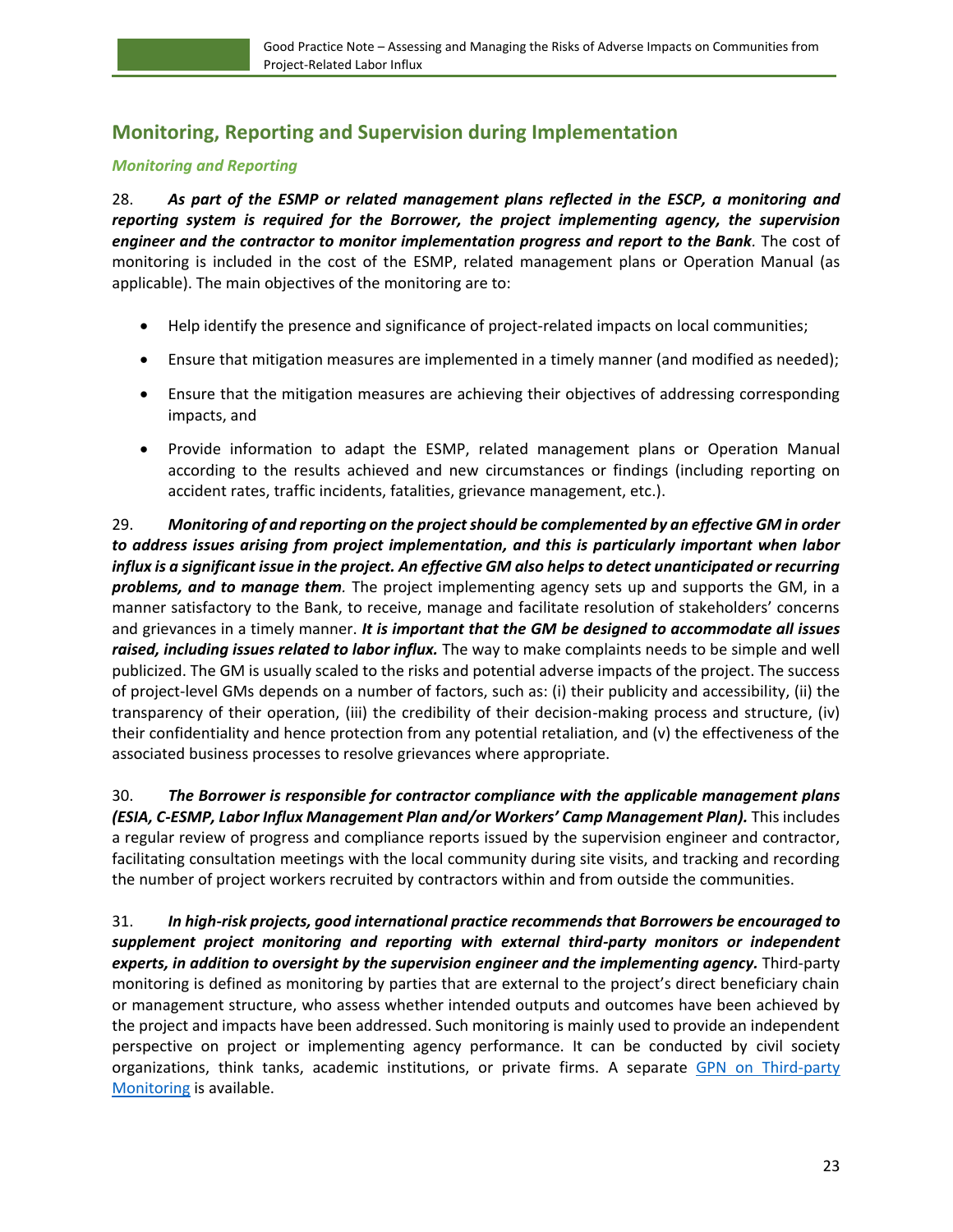#### *Implementation Support*

32. *The Bank task team's role is to provide implementation support based on the monitoring and reporting conducted by the project implementing agency or external parties, the reporting on the GM, and its own direct monitoring site visits.* The frequency and detail required in the reporting provided by the implementing agency and the Bank's implementation support visits will vary according to the risk level of the project. Bank task team site visits should include visits to workers' camps; review of the GM's complaint receipt and resolution statistics; discussion with the contractor's and/or Borrower's community liaison focal point; and meetings with affected community members. Each implementation support site visit must be followed by clear communication to the Borrower, the contractor and the supervision engineer regarding any compliance concerns or emerging risks. The role of the supervision engineer is critical in overseeing the contractor, providing reports on progress and compliance, and assisting the implementing agency to enforce the contract and impose sanctions when needed.

## 33. *Bank implementation support helps to ensure that the Borrower and its supervision engineer are familiar with the environmental, social, and health and safety requirements in the Bank-Borrower agreement and the construction and construction supervision contracts.* For example, the Bank task team works to ensure that:

- The Borrower has a contract management framework with a risk management plan identifying all risks and mitigating measures and providing for regular meetings of the parties to monitor the contractor's performance in all areas.
- The contractor, the supervising/resident engineer and/or supervision engineer are familiar with the ESCP, ESMP and C-ESMP.
- The supervising/resident engineer or supervision engineer retains at all times key staff qualified and experienced in managing social and environmental issues, including issues pertaining to labor influx and community health and safety.
- Communications between the Borrower, the contractor and the supervision engineer are well managed.
- The contractor and the Borrower follow up on feedback from community leaders, beneficiaries and other project-affected parties.
- Mitigation measures for issues that were previously not identified but have emerged during implementation are swiftly planned and implemented.
- Consultation and stakeholder engagement activities are carried out as planned and publicized. It is particularly important to communicate project changes or delays in schedules that have been disclosed, so stakeholders can rely on the information received from the project.
- The GM is in place and functioning effectively.

34. *Even with the best programs and management measures in place, unexpected and unforeseen project impacts can occur, and this is the basis for requiring monitoring and adaptive management. It is recommended, therefore, that adaptive management measures, including contingency plans and associated resources, be put in place to address such situations.*